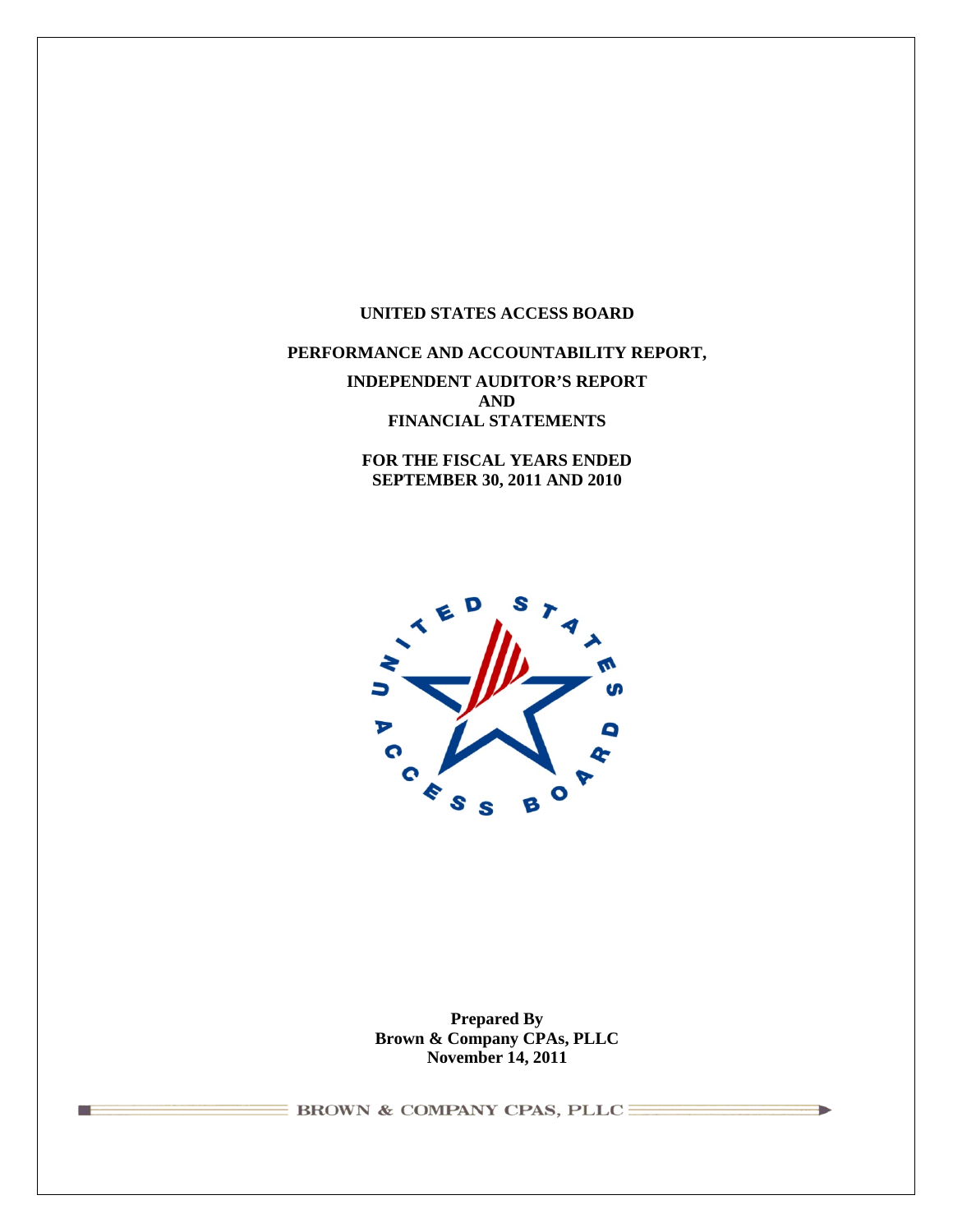

# **UNITED STATES ACCESS BOARD PERFORMANCE AND ACCOUNTABILITY REPORT,**

### **INDEPENDENT AUDITOR'S REPORT AND FINANCIAL STATEMENTS FOR THE FISCAL YEARS ENDED SEPTEMBER 30, 2011 AND 2010**

# **TABLE OF CONTENTS**

# **AGENCY HEAD MESSAGE**

<u> a strong programme to the strong programme of the strong programme of the strong programme of the strong programme of the strong programme of the strong programme of the strong programme of the strong programme of the st</u>

| <b>FINANCIAL SECTION</b>                                     |
|--------------------------------------------------------------|
| INDEPENDENT AUDITOR'S REPORT ON THE FINANCIAL STATEMENTS  13 |
| INDEPENDENT AUDITOR'S REPORT ON INTERNAL CONTROL OVER        |
| INDEPENDENT AUDITOR'S REPORT ON COMPLIANCE WITH LAWS AND     |
|                                                              |
|                                                              |
|                                                              |
|                                                              |
|                                                              |

 $\overline{\phantom{a}}$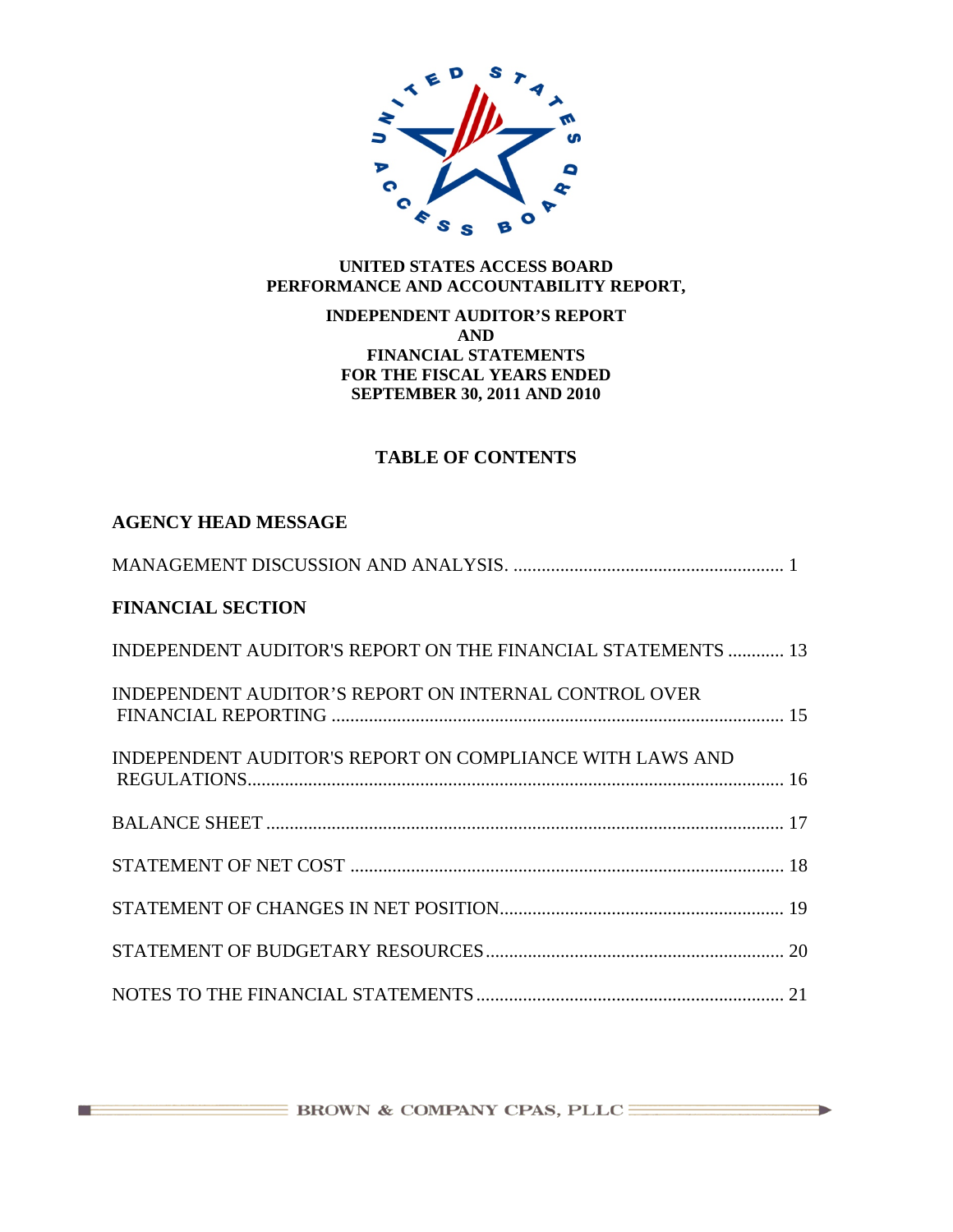

#### STATES ACCESS BOARD U NITED

1331 F Street, NW Suite 1000 Washington, DC 20004-1111

Voice 202-272-0080

202-272-0082

202-272-0081

www.access-board.gov

I am pleased to present the Access Board's Performance and Accountability Report for Fiscal Year 2011. This report provides key information on the Access Board's progress in meeting its missions and managing its financial responsibilities. This agency has a proud history of serving the public through its programs devoted to accessibility for people with disabilities.

Fiscal Year 2011 was a year of continuing success. The Access Board continues to develop accessibility requirements, provide technical assistance and training, and enforces access requirements for the Federal government. We will continue to strive for excellence to fulfill our responsibilities to provide accessibility for people with disabilities.

Web

**TTY** 

Fax

Sincerely, David M. Capozzi **Executive Director** 

November 14, 2011

A FEDERAL AGENCY COMMITTED TO ACCESSIBLE DESIGN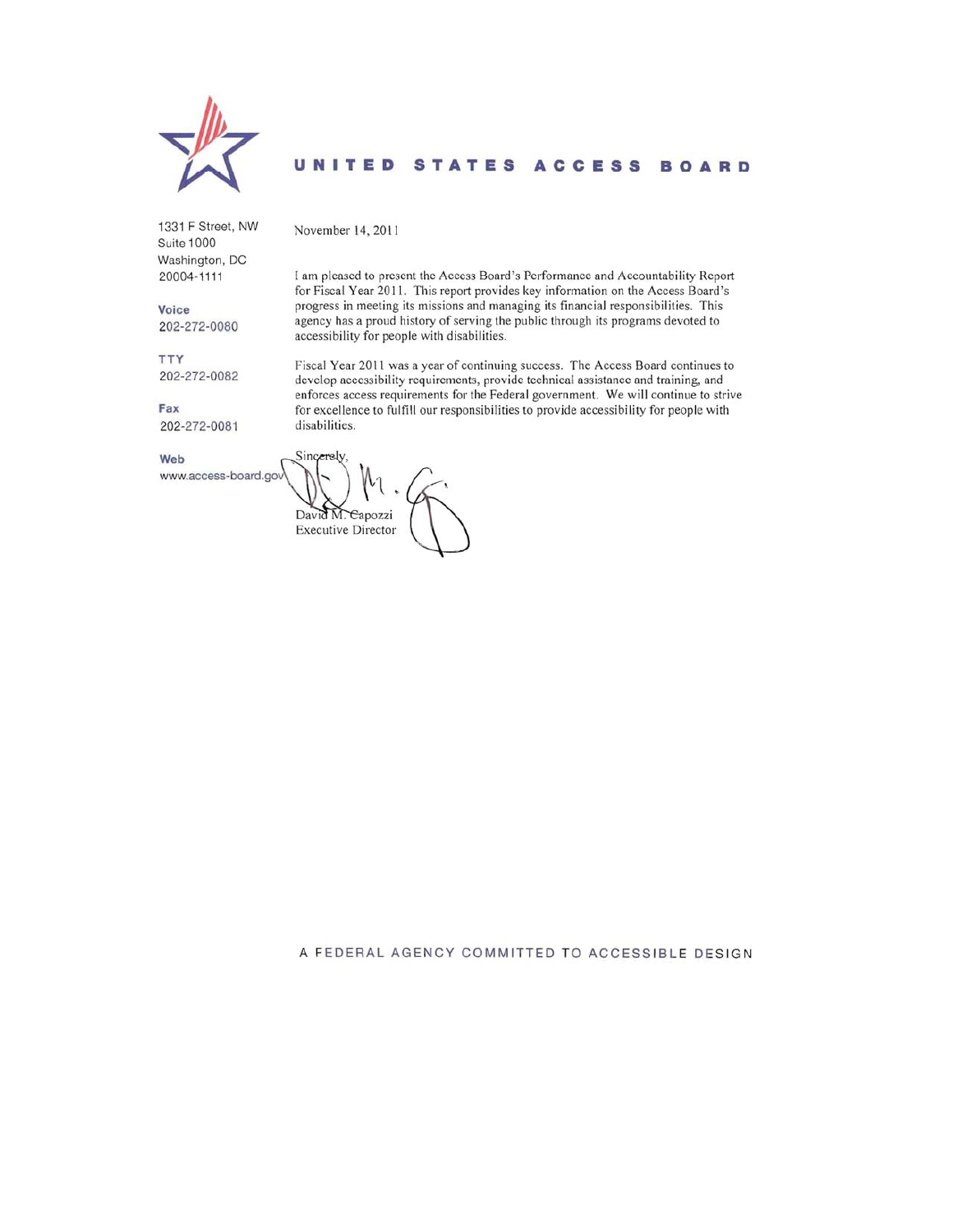

**US Access Board Washington, DC** 

# **Management Discussion and Analysis Performance Accountability Report**

OCTOBER 2011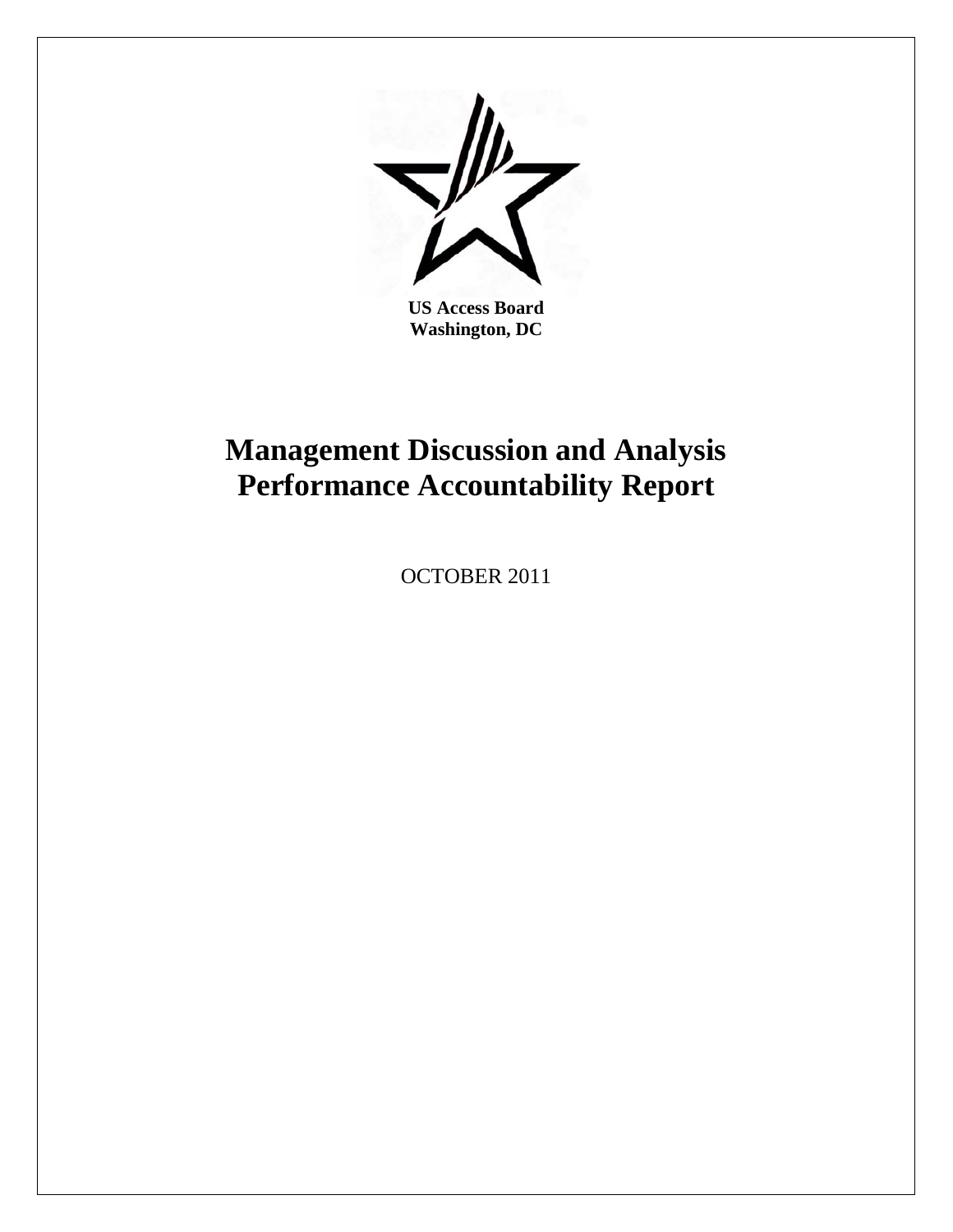# **U.S. ACCESS BOARD MANAGEMENT DISCUSSION AND ANALYSIS FISCAL YEAR 2011**

# **INTRODUCTION**

<span id="page-4-0"></span>In March 2009, the Access Board approved a new strategic plan. The plan includes a new vision statement (*achieve a fully accessible America for all*) and a new mission statement (*lead the development, advancement, and implementation of accessibility requirements*). The plan includes four goals:

- develop and maintain accessibility requirements
- educate stakeholders about accessibility
- enforce compliance with the ABA, and
- anticipate opportunities for accessibility in our changing environment.

The Board has established long and short-range goals and annual objectives that describe the strategies it will implement to achieve the goals. In developing objectives and strategies for achieving its goals, the Board seeks to work together with its stakeholders toward common objectives. The Board's plan is simple: work with its stakeholders to establish consensus-based guidelines and standards that are fair, reasonable, and acceptable to all interests; where the Board has enforcement responsibilities over Federal agencies, assist those agencies to achieve full compliance; and involve its stakeholders in developing and disseminating materials and manuals that will help them understand and comply with our guidelines and standards.

The Board was established in 1973 under section 502 of the Rehabilitation Act and is the only Federal agency whose primary mission is accessibility for people with disabilities. The Board is responsible for developing guidelines under the Americans with Disabilities Act, the Architectural Barriers Act, and the Communications Act for ensuring that buildings and facilities, transportation vehicles, and telecommunications equipment covered by these laws are readily accessible to and usable by people with disabilities. The Board is also responsible for developing standards under section 508 of the Rehabilitation Act for accessible electronic and information technology procured by Federal agencies and standards for accessible medical diagnostic equipment under section 510 of the Rehabilitation Act.

Additionally, under the Help America Vote Act, the Board serves on the Board of Advisors and the Technical Guidelines Development Committee, which assist the Election Assistance Commission in developing voluntary guidelines for voting systems, including accessibility for people with disabilities.

The Board also enforces the Architectural Barriers Act and provides training and technical assistance on each of its guidelines and standards, and on a variety of other accessibility issues. Additionally, the Board maintains a research program that develops technical assistance materials and provides information needed for rulemaking.

The Board's programs will result in accessible buildings and facilities, transportation vehicles, medical diagnostic equipment, telecommunications equipment, and information and communications technology across our country and, ultimately, the full economic and social integration of people with disabilities into our society. Achieving these results will depend not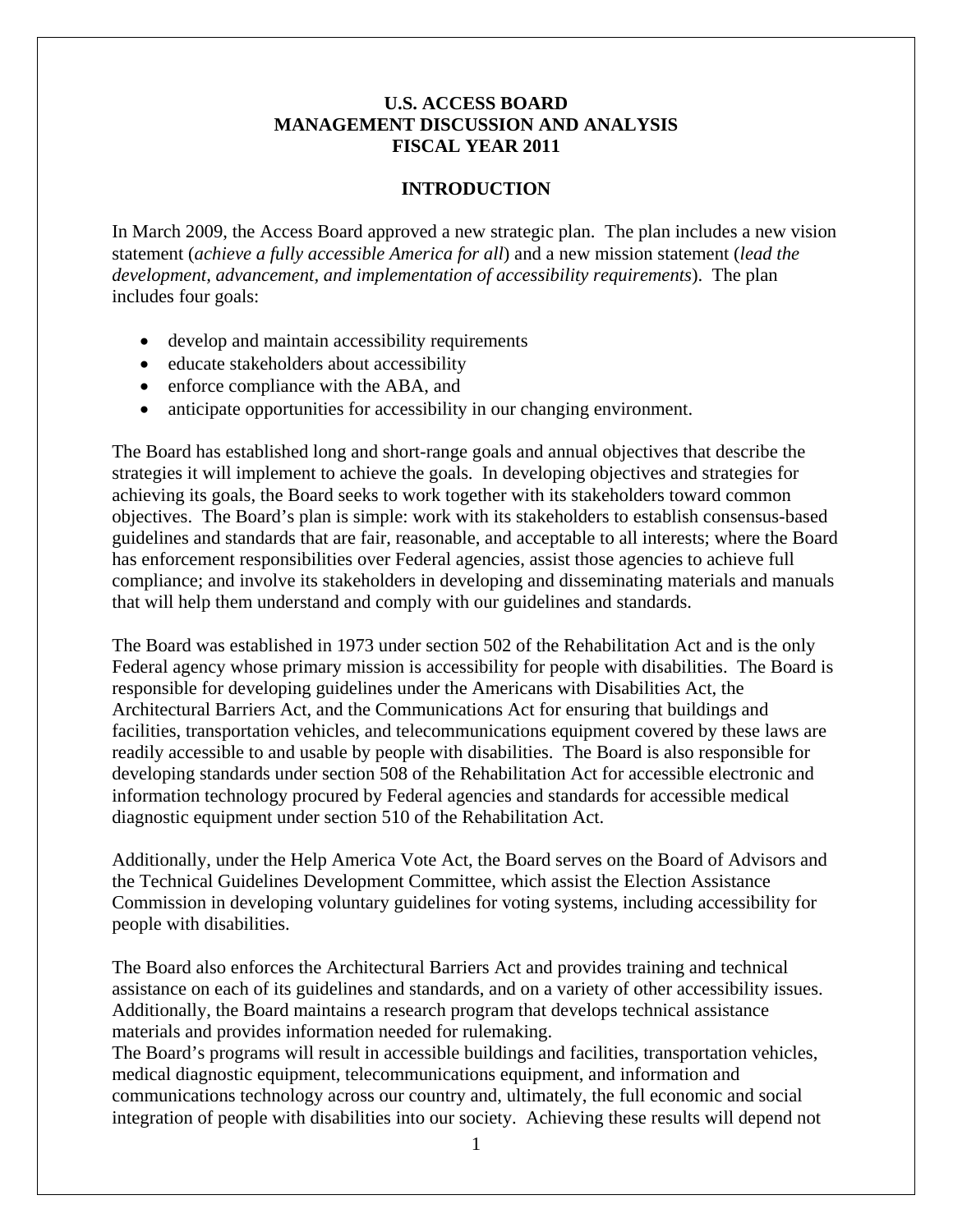only on the Board's activities, but also on the level of commitment and action taken by other Federal agencies, State and local governments, and businesses that are required to comply with or enforce the various laws that guarantee the civil rights of people with disabilities.

# **DEVELOP AND MAINTAIN ACCESSIBILITY REQUIREMENTS**

The Board will continue to develop and update accessibility guidelines and standards and work cooperatively with organizations that develop codes and standards affecting accessibility. We have the following two objectives for this program area:

- Complete pending rulemakings: Outdoor Developed Areas; Shared Use Paths; Passenger Vessels; Public Rights-of-Way; Information and Communications Technology; Self-Service Transaction Machines; Transportation Vehicles; Emergency Transportable Housing; Classroom Acoustics; and Medical Diagnostic Equipment.
- Improve the effectiveness and efficiency of the rulemaking process to ensure "state-ofthe-art" accessibility guidelines.

# **FY 2011 Results – Rulemaking**

The status of current guidelines and standards efforts is presented below.

# *Outdoor Developed Areas*

In June 2007, the Board released proposed guidelines for public comment that address access to new or altered trails, beaches, and picnic and camping areas on sites managed by the Federal government. The guidelines would apply to sites developed or altered by Federal land management agencies, including the U.S. Forest Service, the National Park Service, the Fish and Wildlife Service, the Bureau of Land Management, and the Army Corps of Engineers, among others. The Board has been working with an ad hoc committee of Board members, staff, and representatives of the Federal land management agencies to finalize this rule. In October 2009, the Board released draft final rules for outdoor developed areas and provided a comment period, which closed in December 2009. A final rule is planned for FY 2012. Proposed guidelines for non-Federal sites will be published for comment at a future date.

# *Shared Use Paths*

When the Board approved the draft final accessibility guidelines for trails, coverage of shared use paths was deferred to a future rulemaking. Commenters on the outdoor developed areas rule had previously raised concerns about the need for differing guidelines for shared use paths. Commenters noted that shared use paths differ from trails and typically are located in more developed outdoor areas, as opposed to the more primitive trail settings. Unlike trails, they are designed to serve both bicyclists and pedestrians and are used for transportation and recreation purposes.

As a result, the Board initiated separate rulemaking to cover shared use paths. On September 13, 2010, the Board held a public information meeting in conjunction with the ProWalk/ProBike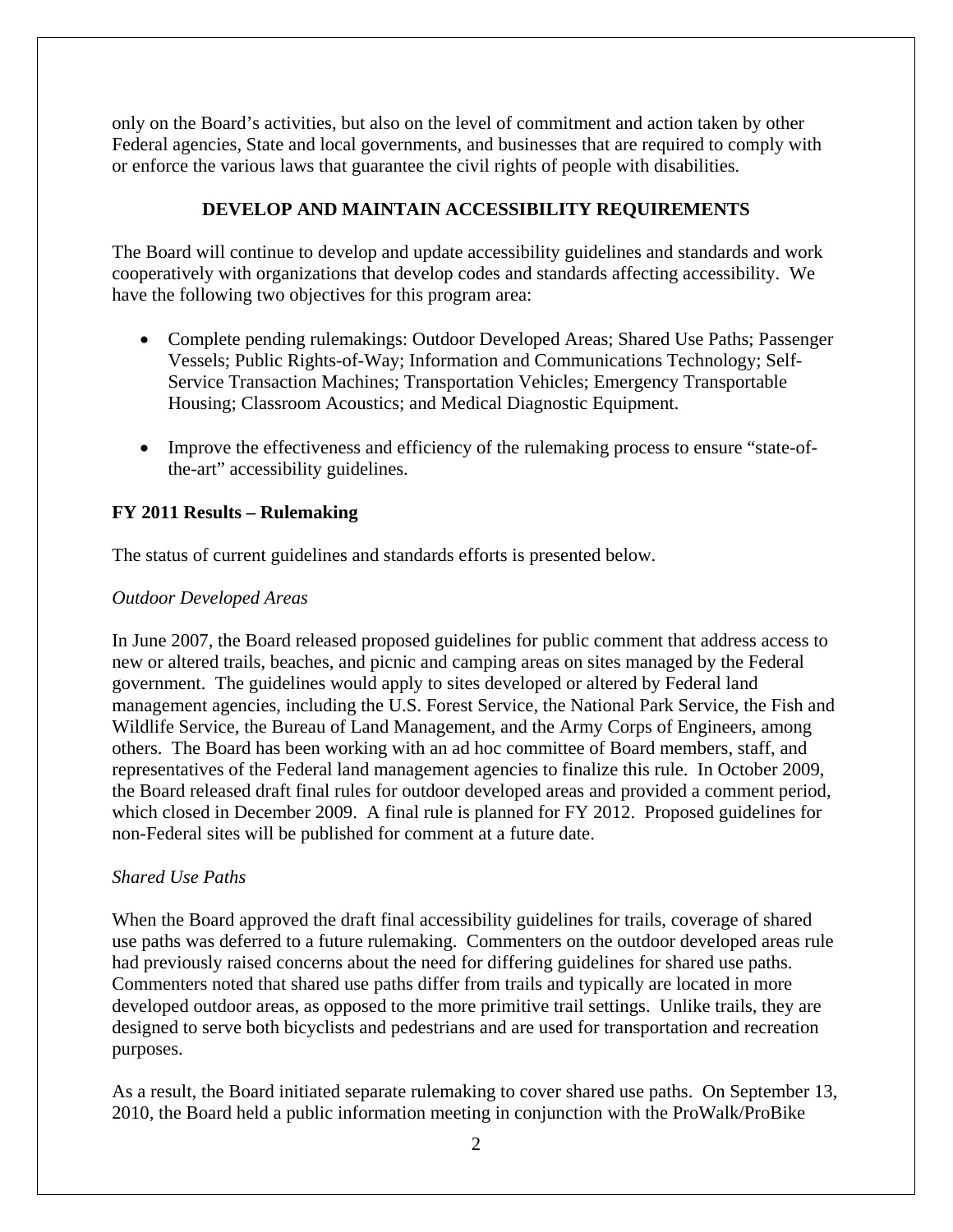2010 Conference. This meeting provided an opportunity for individuals with disabilities, designers of shared use paths, and others with expertise in this area to share information with the Board to assist in the development of new accessibility guidelines. The Board then published an advance notice of proposed rulemaking for shared use paths in March 2011.

# *Passenger Vessels*

The Board's guidelines will apply to passenger vessels that are permitted to carry more than 150 passengers or more than 49 overnight passengers, all ferries, and certain tenders that carry 60 or more passengers. In June 2008, we published revised draft guidelines for the purpose of holding information meetings to collect data necessary for a regulatory assessment. Meetings were held in August 2008 to collect this data. In 2009, we contracted with the Volpe National Transportation Systems Center to assist the Board in finalizing the regulatory assessment. The Board's Passenger Vessel Emergency Alarms Advisory Committee completed its work and presented its report to the Board in October 2008. The committee's recommendations will advance the Board's development of new guidelines for passenger vessels, which are to include criteria for emergency alarm systems. At its May 2010 meeting, the Board approved the Passenger Vessel Accessibility Guidelines text and preamble. Since then, staff has been working to complete the rulemaking package that will be submitted to the Office of Management and Budget (OMB) for its review. To complete the package, the Regulatory Impact Analysis and the Initial Regulatory Flexibility Act Analysis needed to be finished. These documents will be available for Board review and approval at the January 2012 Board meeting.

# *Public Rights-of-Way*

In 2009, we contracted with the Volpe National Transportation Systems Center to assist the Board in finalizing a regulatory assessment for this rulemaking. The Board has been working with an ad hoc committee of Board members and staff to develop a notice of proposed rulemaking (NPRM). The NPRM was published for public comment in July 2011.

# *Section 508 and Telecommunications Equipment Standards Update*

In July 2006, the Board created an advisory committee to update and revise the Section 508 standards and the Telecommunications Act Accessibility Guidelines. Forty-one organizations served on the Telecommunications and Electronic and Information Technology Advisory Committee. The committee's membership included representatives from industry, disability groups, standard-setting bodies in the U.S. and abroad, and government agencies, among others. The committee completed its work and presented its report to the Board in April 2008. On March 22, 2010, the Board published an Advance Notice of Proposed Rulemaking (ANPRM) to update the Board's Information and Communications Technologies (ICT) guidelines and standards based on the committee's report. The comment period closed on June 21, 2010. We received 380 comments on the ANPRM. A second ANPRM is planned for December 2011.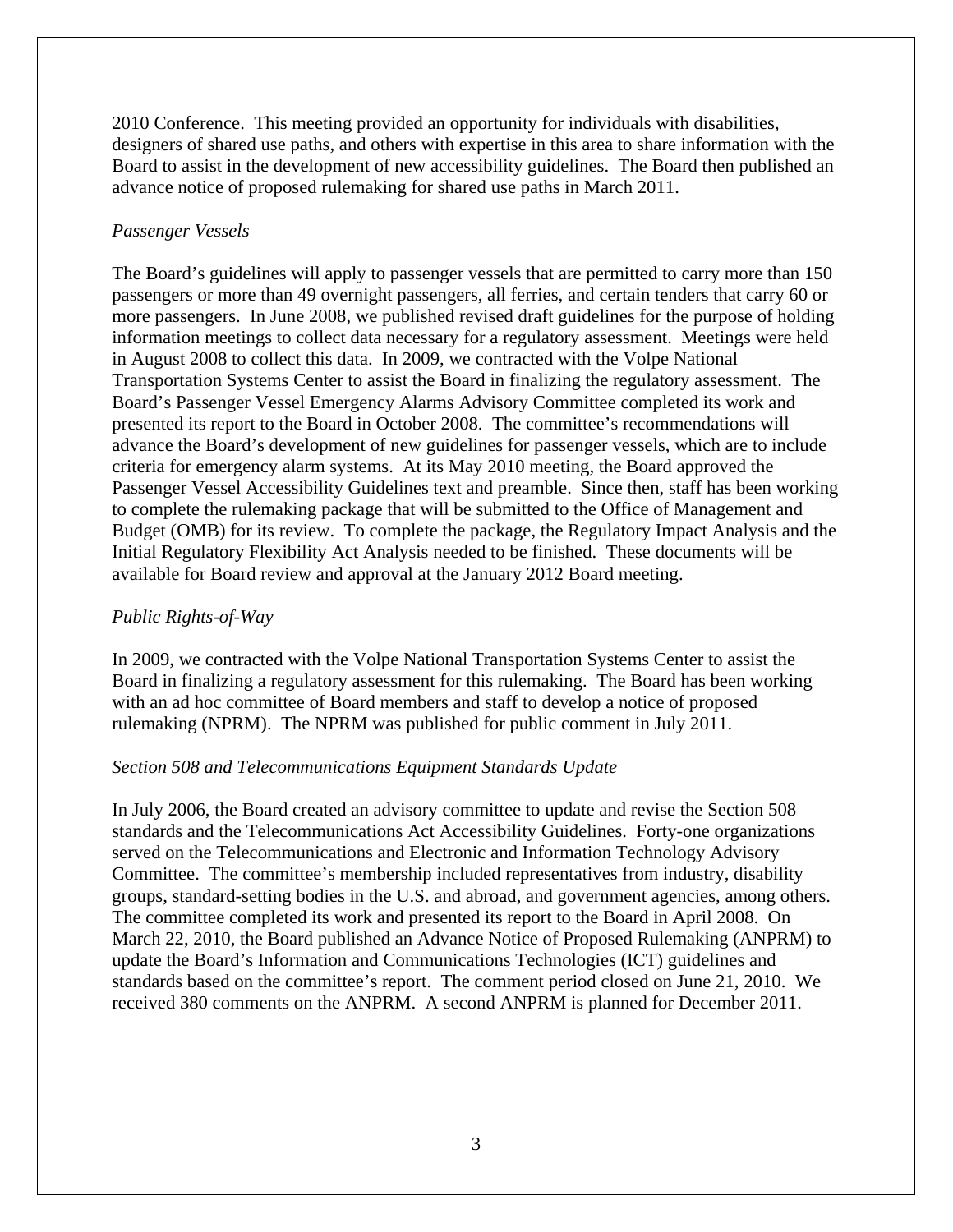#### *Self-Service Transaction Machines*

At its November 2010 meeting, the Board decided to separate the rulemaking on ADA selfservice transaction machines from the rulemaking on information and communication technology. The Departments of Transportation (DOT) and Justice (DOJ) are undertaking related rulemakings that present an opportunity to work collaboratively to develop a single set of technical requirements that would be referenced and scoped by each participating agency. A proposed rule is planned for FY 2012.

#### *Transportation Vehicles Guidelines Update*

In November 2008, the Board released for public comment a second draft of revisions updating its accessibility guidelines for buses and vans covered by the Americans with Disabilities Act. The second draft was issued because the format has been significantly changed, provisions for over-the-road buses have been added, and changes have been made in response to comments on a first draft that was published in April 2007. In 2009, we contracted with the Volpe National Transportation Systems Center to assist the Board in finalizing the regulatory assessment for this rulemaking. The Board has been working with an ad hoc committee of Board members and staff to develop this rulemaking. An NPRM to revise and update the accessibility guidelines for buses, over-the-road buses, and vans was published on July 26, 2010. A public hearing on the NPRM was held in Chicago on September 30. Another public hearing on the NPRM was held during the November 2010 Board meeting. The comment period closed on November 23, 2010 and 44 comments were received. A final rule is planned for FY 2012.

#### *Emergency Transportable Housing*

An advisory committee on emergency transportable housing was created in September 2007. The Board organized this committee, which included representation from disability groups, industry and code groups, and government agencies, to provide recommendations on supplementing its guidelines to cover emergency transportable housing. Access to such housing proved problematic in the aftermath of Hurricane Katrina. After verifying and examining the issues involved, the Board determined that supplementary guidelines are needed. The committee completed its work and presented its report to the Board in November 2008. The Board is working with an ad hoc committee of Board members, staff, and Federal agencies to develop a notice of proposed rulemaking. In June 2010, we submitted a number of questions to the Federal Emergency Management Agency (FEMA) in order to obtain cost data, which would form the basis of the regulatory assessment. In July, we met with FEMA staff responsible for the procurement and design of emergency transportable housing units. FEMA agreed to consult its contractors regarding costs associated with the advisory committee recommendations. The Board approved the proposed rule at its March 2011 meeting; the rule is expected to be published in the Federal Register in early FY 2012.

#### *Classroom Acoustics*

The Board was petitioned in 1997 to include classroom acoustics provisions in revisions then underway to ADAAG; lack of notice precluded this. Instead, in 1998 the Board published a Request for Information that was strongly supported in comment by parents and by audiology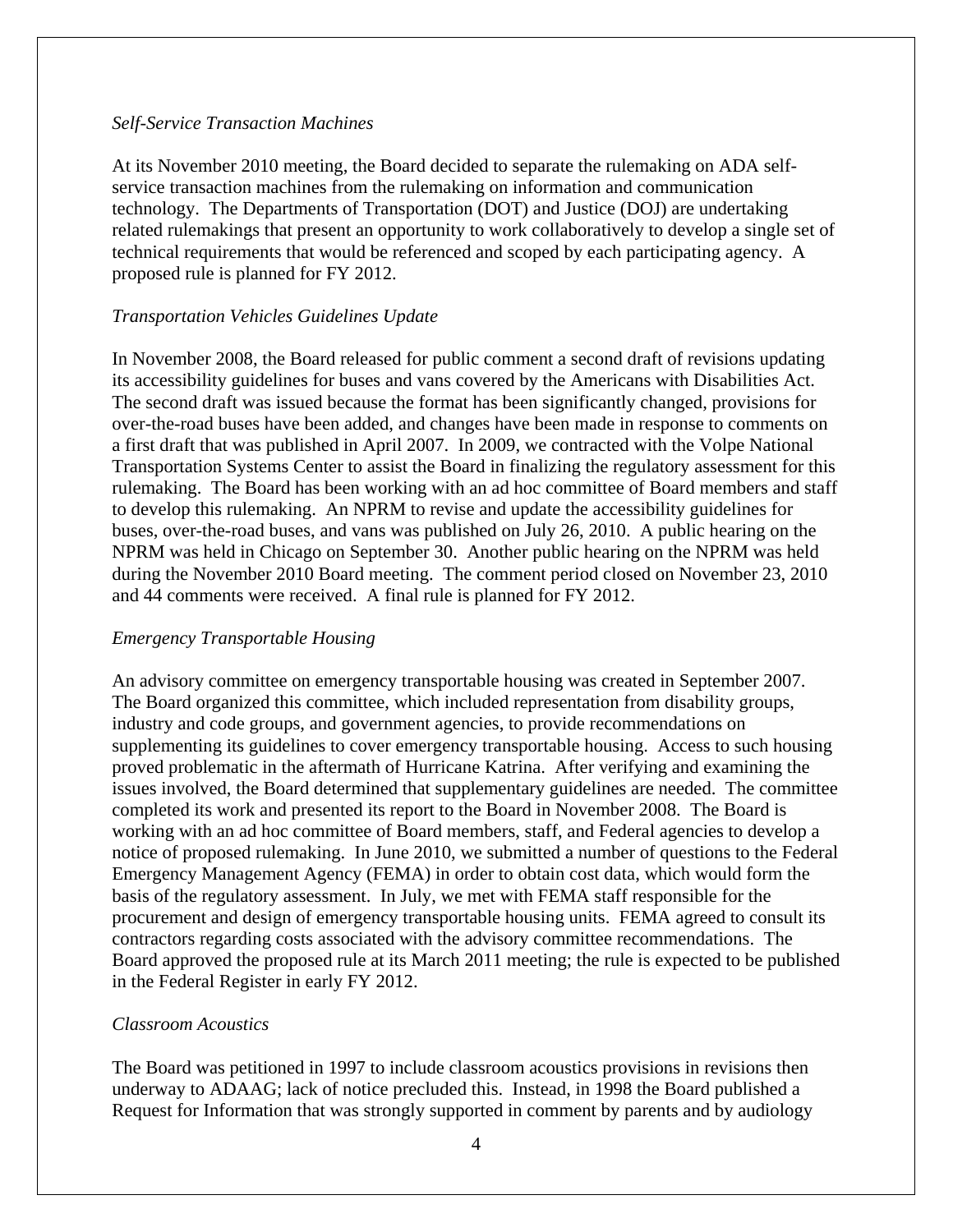and acoustics professionals. Opposition was largely based upon assumed cost increases when weighed against undemonstrated efficacy. The Board has worked hard to resolve these issues.

Instead of pursuing rulemaking at the time, the Board participated in the development of a voluntary consensus standard on the topic. In 2002, the ANSI/ASA S12.60 Classroom Acoustics Standard was finalized. However, the standard is voluntary until it is required to be complied with. In 2009, the Board worked to revise the standard to make it easier to reference in the International Building Code to make the voluntary standard mandatory.

Revisions to the ANSI/ASA S12.60 Classroom Acoustics Standard were finalized in late April 2010 and the standard was approved by ANSI immediately thereafter. The Board then sought to have the new standard adopted by the International Code Council (ICC) so that it would be a required part of the International Building Code. However, the Board's proposal was not supported at the ICC meetings in mid-May. Therefore, at its July 2010 meeting, the Board approved a motion to go forward with rulemaking under the ADA and Architectural Barriers Act (ABA) to reference the ANSI/ASA standard for new classroom construction and for alterations of significant scope.

At its November 2010 meeting, a Board ad hoc committee reviewed draft text for a Notice of Proposed Rulemaking on classroom acoustics. The next step is to develop a regulatory assessment and preamble to accompany the NPRM. At the end of FY 2011, we contracted with the National Institute for Building Sciences to complete the regulatory assessment. A proposed rule is planned for FY 2012.

# *Medical Diagnostic Equipment*

The Access Board is developing accessibility standards for medical diagnostic equipment, including examination tables and chairs, weight scales, radiological equipment, and mammography equipment. The Patient Protection and Affordable Care Act signed into law in March 2010 requires the Board to issue these standards in two years in consultation with the Food and Drug Administration. The standards are to address independent access to, and use of, equipment by people with disabilities to the maximum extent possible.

On July 29, 2010, the Board held a public information meeting on this rulemaking to gather information from stakeholders, including consumers, equipment manufacturers, the health care industry, government agencies, and others with an interest in the new standards. The Board plans to vote on a proposed rule at its November 2011 meeting. The proposed rule will be published in early FY 2012.

# **FY 2011 Results – Codes and Standards**

# *Adoption of Board Guidelines as Enforceable Standards*

In order for the Board's accessibility guidelines to become enforceable, other Federal agencies must generally complete rulemaking to adopt the guidelines as standards. The Department of Housing and Urban Development, the Department of Defense, the General Services Administration, and the U.S. Postal Service use the Board's guidelines to develop enforceable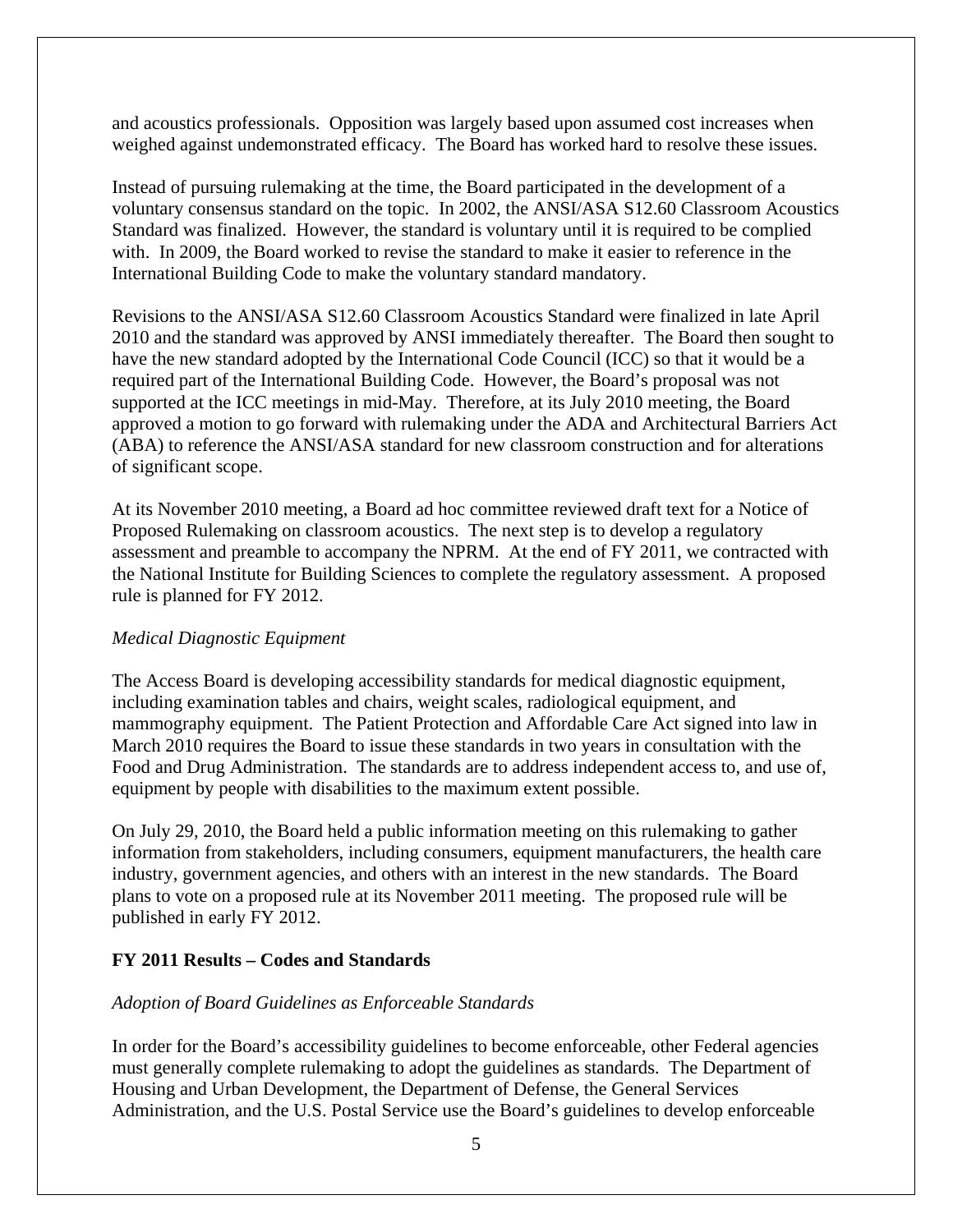standards under the Architectural Barriers Act. The Departments of Justice and Transportation use the Board's guidelines to develop enforceable standards under the Americans with Disabilities Act. The U.S. Postal Service, General Services Administration, the Department of Defense, and the Departments of Justice and Transportation have adopted the Board's guidelines as standards. The Department of Housing and Urban Development has not acted yet to adopt the Board's guidelines.

#### *Voluntary Consensus Standards*

Our long-range goal is to take a leadership role in the development of codes and standards for accessibility. The Board works with model codes organizations and voluntary consensus standards groups that develop and periodically revise codes and standards affecting accessibility. We have voting membership in several codes and standards organizations, and monitor or are actively involved in the development or revision of dozens of other codes and standards affecting accessibility. Some of the codes and standards groups that we work with include the International Code Council (ICC)/American National Standards Institute (ANSI) A117 Committee; American Society of Mechanical Engineers (ASME) A18 Platform Lift and Stairway Chair Lift Committee; National Fire Protection Association (NFPA), Disability Access Review Advisory Committee; and the American Society for Testing and Materials (ASTM) Committee on Playground Surfacing Systems.

We believe this goal enhances the Board's credibility as a knowledgeable source of information regarding technical aspects of accessibility. Additionally, by working cooperatively with model codes organizations and standards-setting organizations, Federal and private codes and standards will be more similar, or harmonized, and the Board will be more alert to non-Federal influences affecting its constituencies. Harmonization between Federal and private requirements will make it more likely that buildings and facilities will be accessible, thus reducing the necessity for complaints and litigation.

In recognition of her work at the Board, Marsha Mazz, Director of the Board's Technical and Information Services, received the American National Standards Institute's 2010 Ronald H. Brown Standards Leadership Award. Named in honor of the late U.S. Secretary of Commerce, the award recognizes demonstrated leadership in promoting standardization and eliminating barriers to global trade. The award was presented on September 23 during the U.S. celebration of World Standards Day. The 2010 theme, "Standards for Accessibility," recognized the critical role model codes and standards play in ensuring access to the built environment, products, technologies, and systems for people with disabilities.

Two Access Board members serve as members of the Technical Guidelines Development Committee and the Board of Advisors, which provide recommendations to the Election Assistance Commission (EAC) under the Help America Vote Act. We are also a member of the Interagency Committee on Standards Policy, which is the body that is responsible for overseeing the use of standards by Federal agencies in accordance with the National Technology Transfer and Advancement Act.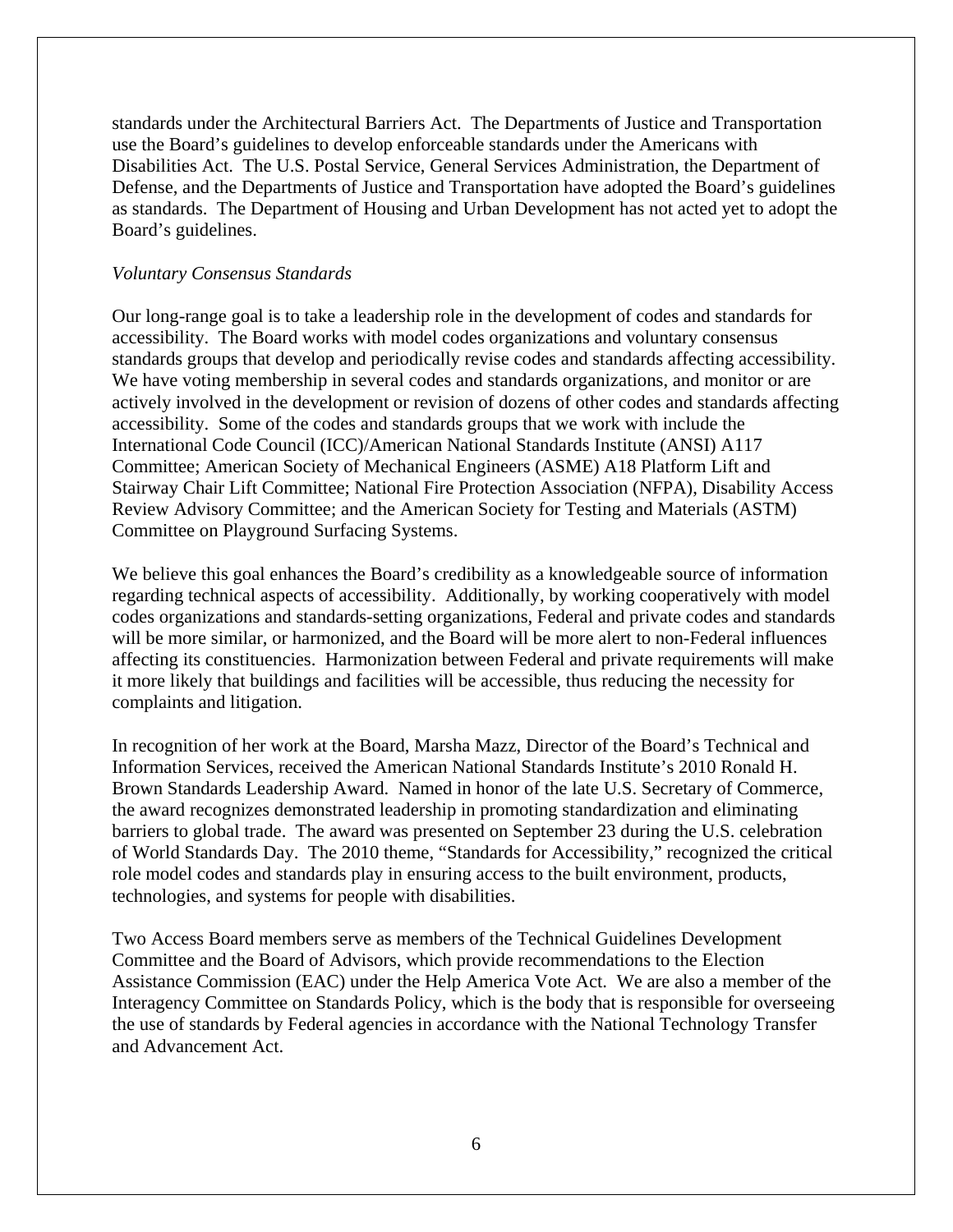# **EDUCATE STAKEHOLDERS ABOUT ACCESSIBILITY**

The Board provides technical assistance to a wide variety of people regarding the accessibility guidelines and standards it issues. The Board's customers include architects, builders, designers, manufacturers, people with disabilities, State and local governments, and Federal agencies. The Board's technical assistance program has four components:

- Responding to customer inquiries. The Board responds to about 13,000 customer inquiries each year. We have toll-free telephone lines for customers to call with questions. Customers also e-mail and fax us questions. Many literally are sitting at a drawing table with a design problem. They want accurate, reliable, and timely advice. Our customer's value being able to discuss their questions directly with our accessibility specialists who developed the guidelines and standards.
- Developing and disseminating bulletins, manuals, and other publications. The Board maintains about 30 publications on accessibility issues. These range from short bulletins responding to frequently asked questions about specific issues such as accessible parking, to manuals on the Board's guidelines and standards. We send out about 10,000 publications each year in print and alternate formats.
- Providing training. The Board conducts about 90 training sessions each year. Training usually is provided at conferences and seminars sponsored by other organizations. Training sponsors generally reimburse us for travel expenses.
- Maintaining the Board's website. The Board's website (www.access-board.gov) has become a very effective way to distribute information to the public. Customers can download many of our publications and view our accessibility guidelines and standards from our website.

We have the following two objectives in this program area:

- Broaden education and outreach efforts.
- Use new technologies to deliver training and guidance.

The Board's long-range goal is to be known as the leading source of information about accessibility and to disseminate information to our customers in effective ways. As we develop guidelines for new areas such as outdoor developed areas, passenger vessels, public rights-ofways, and emergency transportable housing, there will be increased demands for technical assistance from existing and new customer groups. The Board has informal partnerships with organizations such as the National Association of ADA Coordinators and the Disability and Business Technical Assistance Centers (DBTAC) to disseminate information about the Board's programs. Many of the Board's guidelines and publications are available through these organizations' on-line networks. The Board also provides training for these organizations. As we develop new guidelines and standards, there will be opportunities to use existing partnerships and establish new partnerships with customer groups to disseminate information about the Board's rulemaking.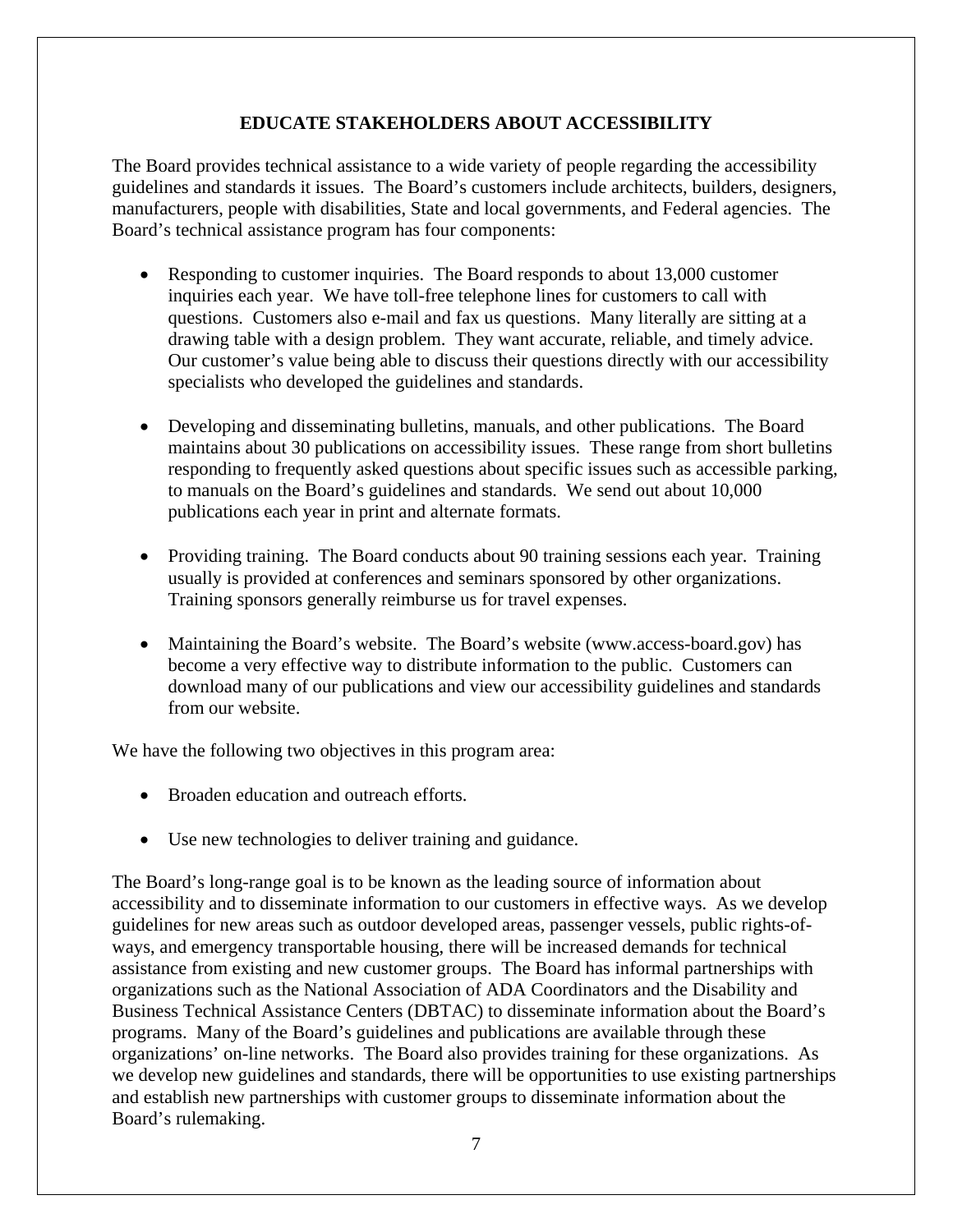# **FY 2011 Results**

Technical assistance, research, regulatory assessments, and training projects funded in FY 2011 include:

- Regulatory Assessments. Contracts were awarded at the end of FY 2011 to assist in the development of regulatory assessments for rulemaking for medical diagnostic equipment and classroom acoustics.
- Walkway Standards for Rollability. The Board contracted with the Department of Rehabilitation Science and Technology at the University of Pittsburgh and the Human Engineering Research Laboratories of the Veterans Administration Rehabilitation Research and Development Center in Pittsburgh to research, test, and develop a measurement protocol and comfort/rolling resistance standard for accessibility of newly installed exterior prepared/paved surfaces.
- Transfer Issues. The Board has identified independent transfers as an issue requiring research attention to underpin its rulemaking mandate. Limited research and information is available on the issue of transferring from one's mobility device to another element such as a transfer shower, a water closet, or an amusement ride seat or transfer device. Long-standing accessibility standards have established the desirable height and the position of clear space for elements where transfer is expected. With an increase in the number of elements designed for transfer, the Board intends to refine its guidance and technical assistance in this area.

The Board responded to 12,673 customer inquiries, distributed 1,225 information packets, and conducted 87 training sessions that were attended by approximately 7,340 people. An information packet usually contains several publications. Since we do not collect data on publications disseminated through partner organizations, the actual number of publications disseminated to our customers is greater than our current data indicate.

We have used our website to provide copies of the Board's guidelines and answers to frequently asked questions about the guidelines so that more customers can get the information they need. The usage of our website continues to grow. There were approximately 3.5 million user sessions and 48 million "hits". At the end of FY 2011, we awarded a contract to redo our website and create an intranet site. We also published and distributed six issues of *Access Currents*, a free newsletter the Board issues every other month by e-mail.

We also offer monthly webinars and audio conferences through a partnership with the National Network of ADA Centers (DBTACs). We hosted 10 sessions where participants learned more about the work of the Access Board, its guidelines and standards, and accessible design. Sessions also provide an opportunity to earn continuing education credits (CEUs). General attendance is free, but a \$25 fee is charged by the DBTAC for processing CEUs.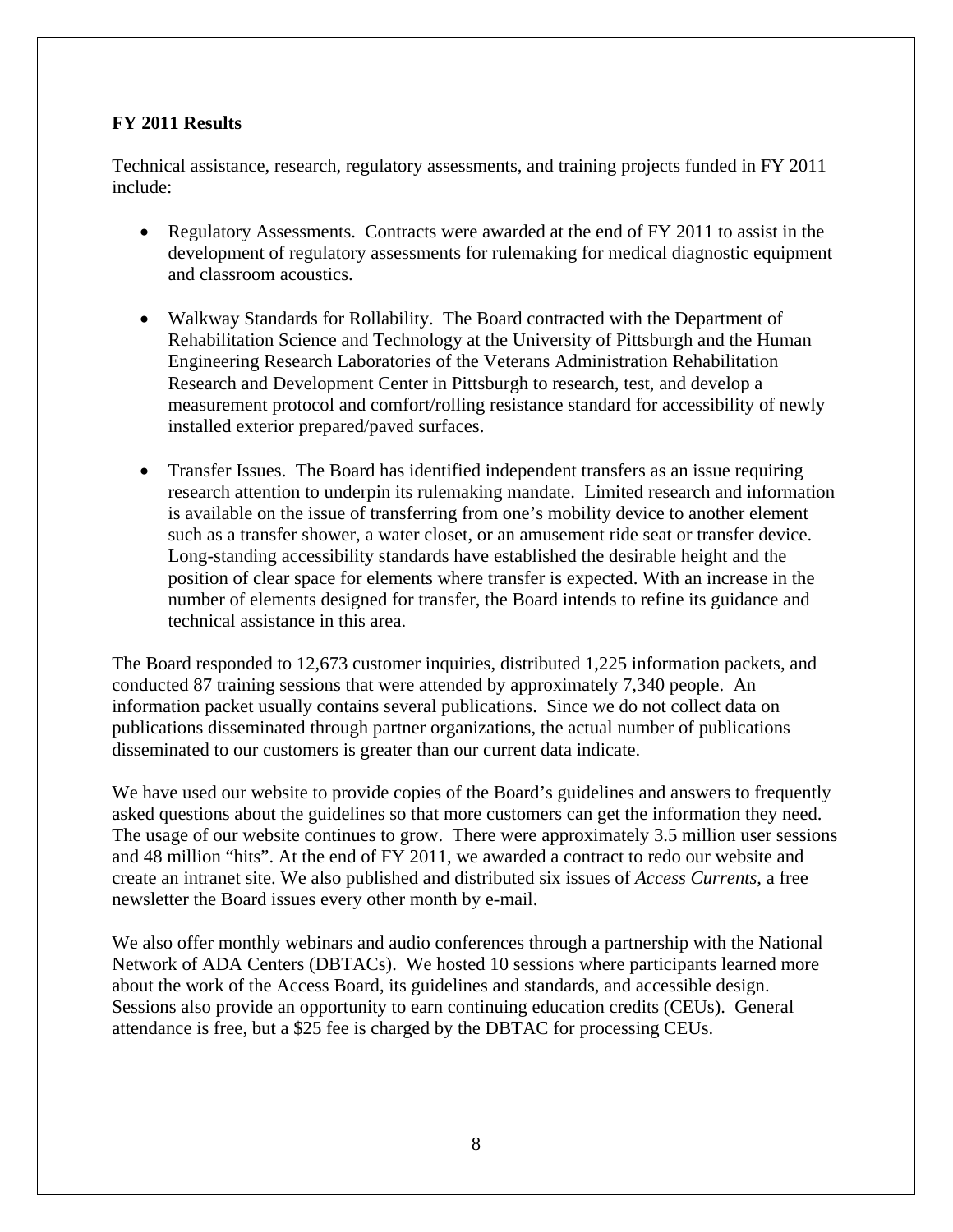# **ENFORCE COMPLIANCE WITH THE ARCHITECTURAL BARRIERS ACT**

The Board enforces the Architectural Barriers Act (ABA), which requires that most buildings designed, constructed, altered, or leased by the Federal government and certain other federally financed facilities be accessible to people with disabilities. Complaints received by the Board concern post offices, national parks, military facilities, veterans hospitals, courthouses, and a variety of other facilities. When the Board has jurisdiction and finds that the applicable accessibility standards were not followed, we request a corrective action plan and monitor the case until the barrier is removed. Even when the Board does not have jurisdiction or no violation is found, we attempt to negotiate voluntary barrier removal.

We have the following three objectives in this program area:

- Expand partnerships with Federal agencies, state and local governments, advocacy groups, and others.
- Increase ABA compliance.
- Develop strategies for better compliance using ABA compliance performance information.

In addition to enforcement, the Board works with Federal agencies and others to ensure compliance with the Architectural Barriers Act and make the Federal government a model of accessibility. Our experience with resolving complaints is that most violations are not intentional. When violations are found, it is usually because the people responsible for designing buildings, reviewing plans, and on-site construction did not have a good understanding of the accessibility standards and how to apply them. People responsible for building planning and design at headquarters, regional and field offices, and local sites must have a working knowledge of the accessibility standards if compliance is to be achieved. As Federal agencies are reorganized and personnel assignments and responsibilities change, it is important that agencies have effective systems for training new people responsible for applying the accessibility standards and for monitoring compliance with the Architectural Barriers Act. Training has become even more important now that new accessibility standards for the Architectural Barriers Act are being implemented by the standard-setting agencies.

# **FY 2011 Results - ABA Compliance**

The Board received 92 written complaints. These included complaints investigated under the Architectural Barriers Act, and also those concerning facilities not covered by that law but potentially covered by other laws, such as the Americans with Disabilities Act and the Rehabilitation Act. Of the 92 complaints, we opened 49 as new Architectural Barriers Act cases. Although the Board did not have authority under the Architectural Barriers Act in the other 43 complaints, we responded to the complainants, usually by referring them to the appropriate enforcement agency. In addition, we referred another 15 complainants to other agencies for action when our investigations revealed there was no violation of the Architectural Barriers Act or we did not have jurisdiction.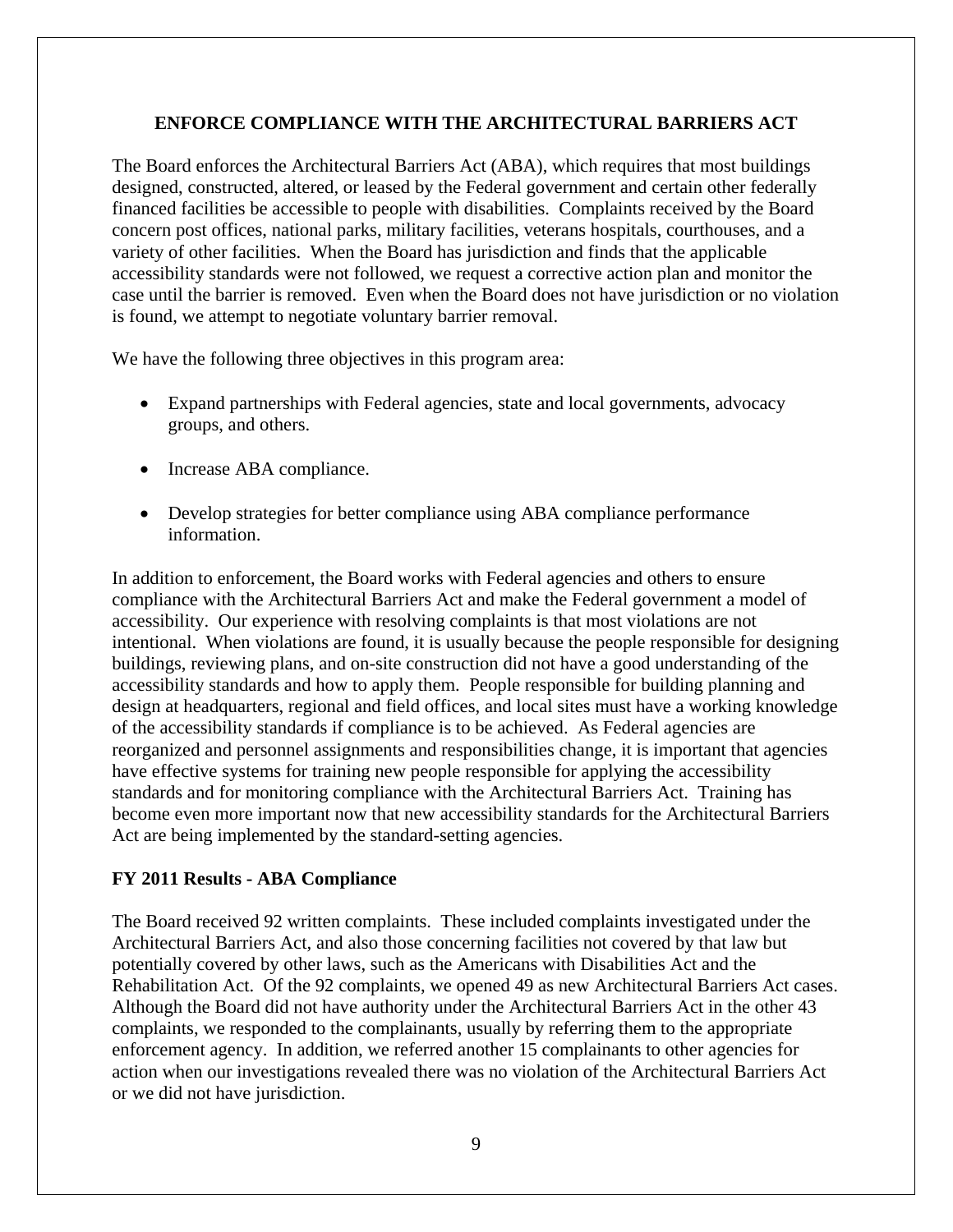The Board responds quickly to all new complaints. We sent initial letters to complainants acknowledging receipt of their complaint or began an investigation of the issues they raised within an average of five days. It is Board practice to keep complainants informed on a regular basis throughout the course of our investigations. We contacted 57 complainants to provide updates on the status of their complaints. We find that these contacts can be helpful in obtaining additional information about actions being taken that may not have been provided by respondent agencies. Upon completing investigations, we always give complainants an opportunity to comment on determinations we have made and actions that have been taken before closing complaints.

#### **FY 2011 Results - Working in Partnership with Agencies**

We provided a webinar on our Architectural Barriers Act compliance program through the webinar series we are doing with the National Network of ADA Centers (DBTACs). At the end of FY 2011, we awarded a contract to update our complaint tracking system so that it can accept complaint information directly from complainants through submission via a web-based complaint form, accept other data from Access Board staff (such as status updates, corrections and additions to complaint information), and from points of contact at other federal agencies via a web-based questionnaire form. We also initiate a new customer satisfaction process for ABA complaints and will begin implementation in FY 2012.

# **ANTICIPATE OPPORTUNITIES FOR ACCESSIBILITY IN OUR CHANGING ENVIRONMENT**

This is a new program area for the Board. In July 2009, the Board formed a new ad hoc committee to address "frontier" technologies not currently addressed by the Board's guidelines and standards or elsewhere. We have the following two objectives in this program area:

- Work with appropriate agencies within the Administration to clarify authority of the Americans with Disabilities Act with respect to information and communication technology.
- Identify, prevent, and resolve barriers to accessible technology.

# **FY 2011 Results**

The ad hoc committee on frontier issues will serve as a mechanism to examine the new accessibility needs of the upcoming generations of people with disabilities with regard to emerging technologies issues. Issues brought to the committee may come from staff, the Board or another ad hoc committee. From the committee, issues could go to staff, to a standing committee, to the Board, or be referred to another organization for action. Although the ad hoc committee has just begun its work, it has already identified the accessibility of health information technology (HIT), including health records as being important. The Board is interested in a facilitation role to foster interagency collaboration in this area. In March 2010 we convened a panel of experts from various offices in the Department of Health and Human Services (including the Office of the National Coordinator for Health Information Technology, Office on Disability, Office for Civil Rights, Office of Minority Health, and the Agency for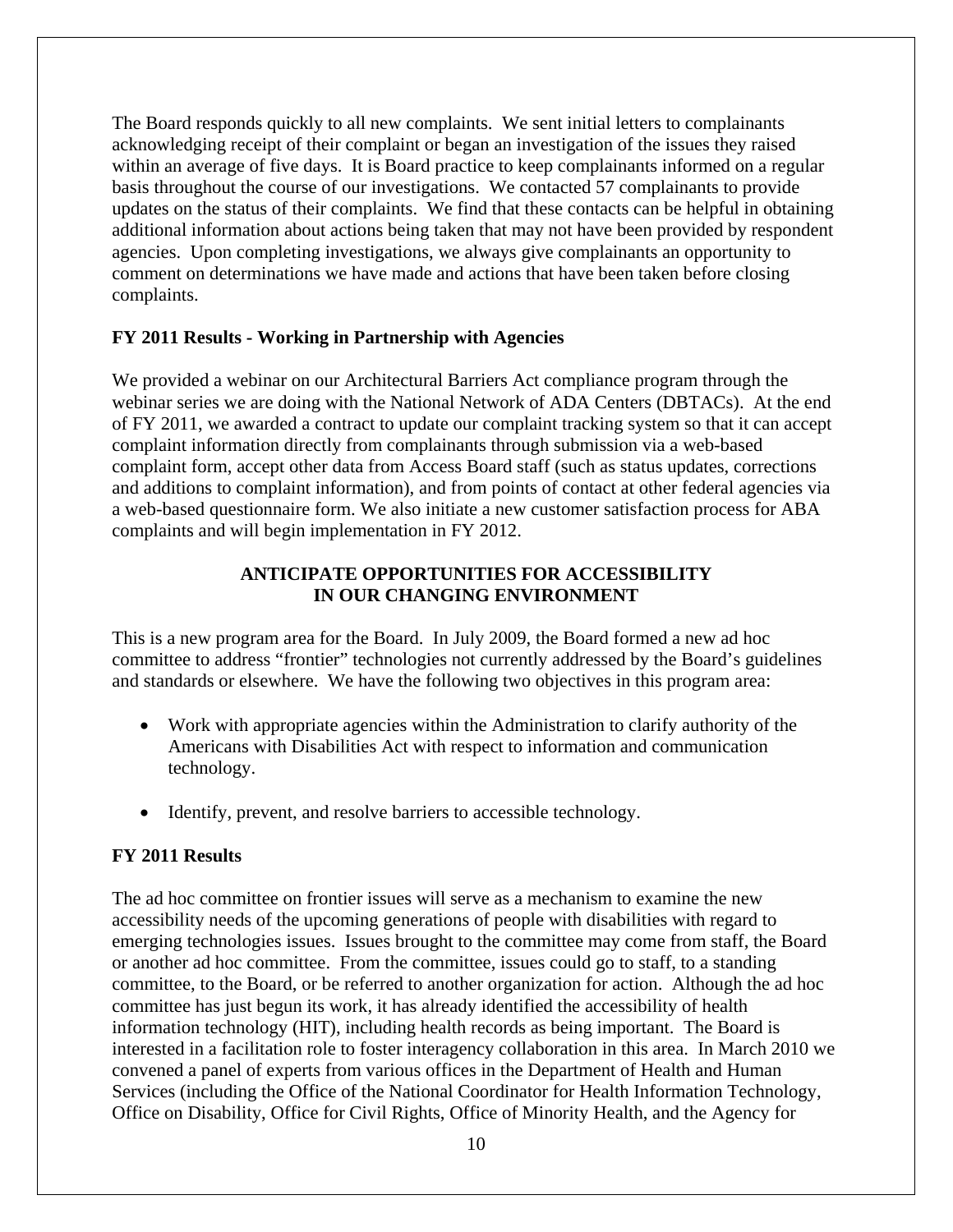Healthcare Research and Quality) to address the Board regarding HIT accessibility and related concerns. We also assisted the Interagency Committee on Disability Research to convene a conference on this subject.

As shown above, one of the Board's objectives in this area was to work with appropriate agencies within the Administration to clarify the authority of the Americans with Disabilities Act with respect to information and communication technology. That issue was largely addressed in July 2010 with the publication of an advance notice of proposed rulemaking by the Department of Justice on the application of accessibility to the internet, outside of the Federal sector.

In July 2010, we heard from the Cofounder and Chief Executive Officer of ClickAndGo Wayfinding Maps, a new technology that is similar to maps and directions currently available on the internet. However, the service is tailored to meet the needs of pedestrians who are blind, have low vision or are deaf and blind. A major innovation is that, unlike GPS, the service is available for both indoor and outdoor environments.

# **Management Assurances**

The Access Board's management is responsible for establishing and maintaining effective internal control and financial management systems that meet the objective of the Federal Manager's Financial Integrity Act (FMFIA). The Board conducted its assessment of the effectiveness and efficiency of internal control and ensures compliance with applicable laws and regulations in accordance with OMB Circular A-123, Management's Responsibility for Internal Control. Based on the results of this evaluation, we can provide reasonable assurance that our internal control over the effectiveness and efficiency of operations and compliance with applicable laws and regulations as of September 30, 2011, was operating effectively and no material weaknesses were found in the design or operation of the internal controls.

The Board conducted its assessment of the effectiveness of internal control over financial reporting, which includes safeguarding of assets and compliance with applicable laws and regulations, in accordance with the requirements of Appendix A of OMB Circular A-123. Based on the results of this evaluation, the Board can provide reasonable assurance that its internal control over financial reporting as of September 30, 2011, was operating effectively and no material weaknesses were found in the design or operation of the internal controls over financial reporting.

# **Limitations of the Financial Statements**

The principal financial statements for the Board have been prepared to report the financial position and results of our operations pursuant to the requirements of 31 U.S.C.3515 (b). While the statements have been prepared from the books and records of the Board in accordance with GAAP for Federal entities and the formats prescribed by OMB, the statements are in addition to the financial reports used to monitor and control budgetary resources, which are prepared from the same books and records.

The statements should be read with the realization that they are for a component of the U.S. Government, a sovereign entity.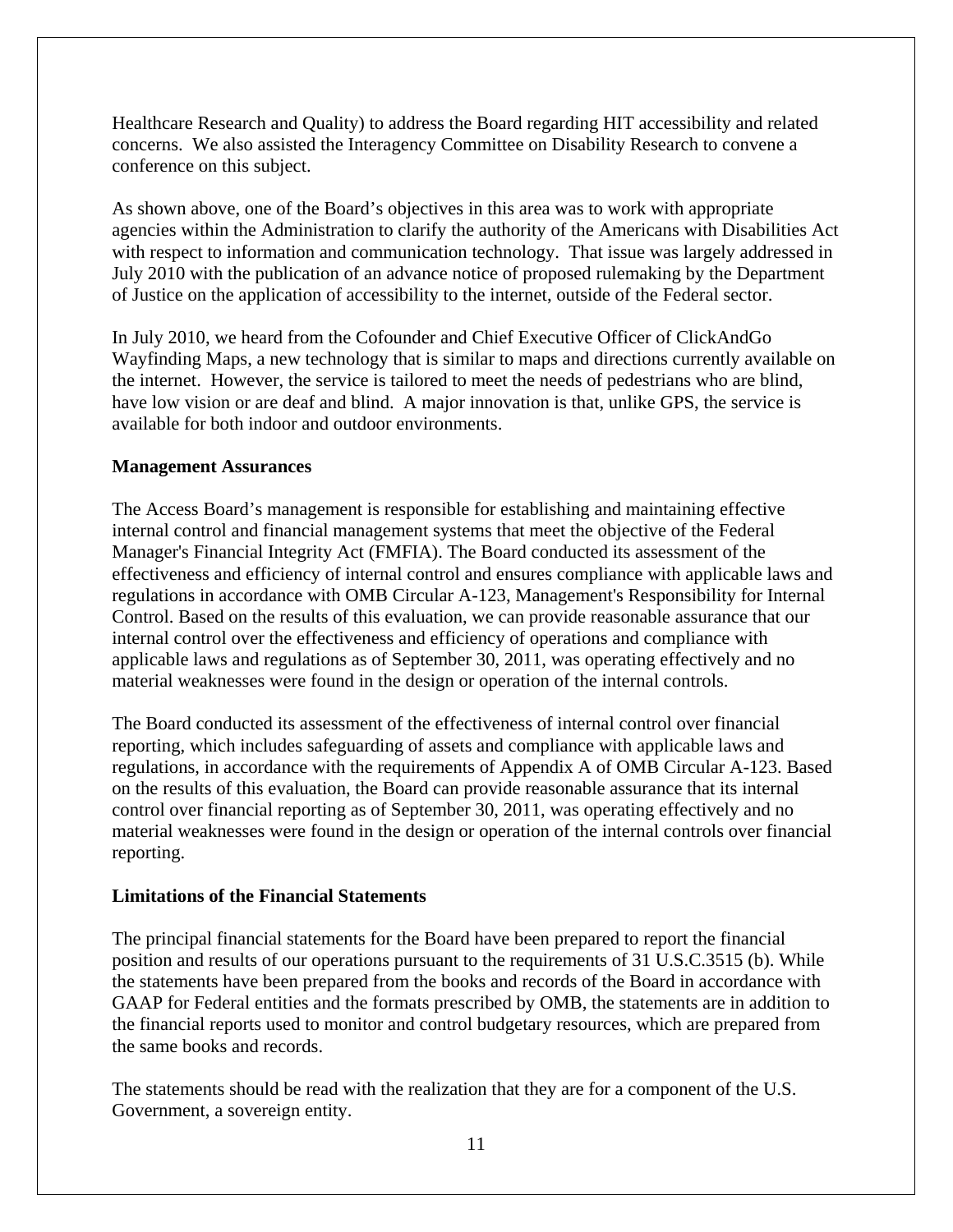# **FUTURE EFFECTS OF KNOWN DEMANDS, RISKS, UNCERTAINITIES, EVENTS, CONDITIONS, AND TRENDS**

The Access Board operates in a stable environment, and can confidently predict that it will operate and succeed in the future as it has in the past. We anticipate slow growth in our appropriated budget with ample time to anticipate any changes.

The Board constantly monitors its environment, notes changes, and updates its rulemaking plan on a periodic basis. It is cognizant of the fact that technology changes rapidly and is in the process of revising and updating its accessibility standards for information and communications technologies and our transportation vehicle guidelines.

In its rulemaking activities, the Board has always tried to work closely and amicably with its stakeholders. It has paid special attention to those companies in industries where the Board is developing new accessibility guidelines where no guidelines existed before. For example, we work closely with the passenger vessel industry in developing guidelines for passenger vessels. We strongly believe that we will achieve better access for people with disabilities if we work with an industry, involve them in our rulemaking, and get their "buy-in" to the accessibility guidelines at the earliest possible moment.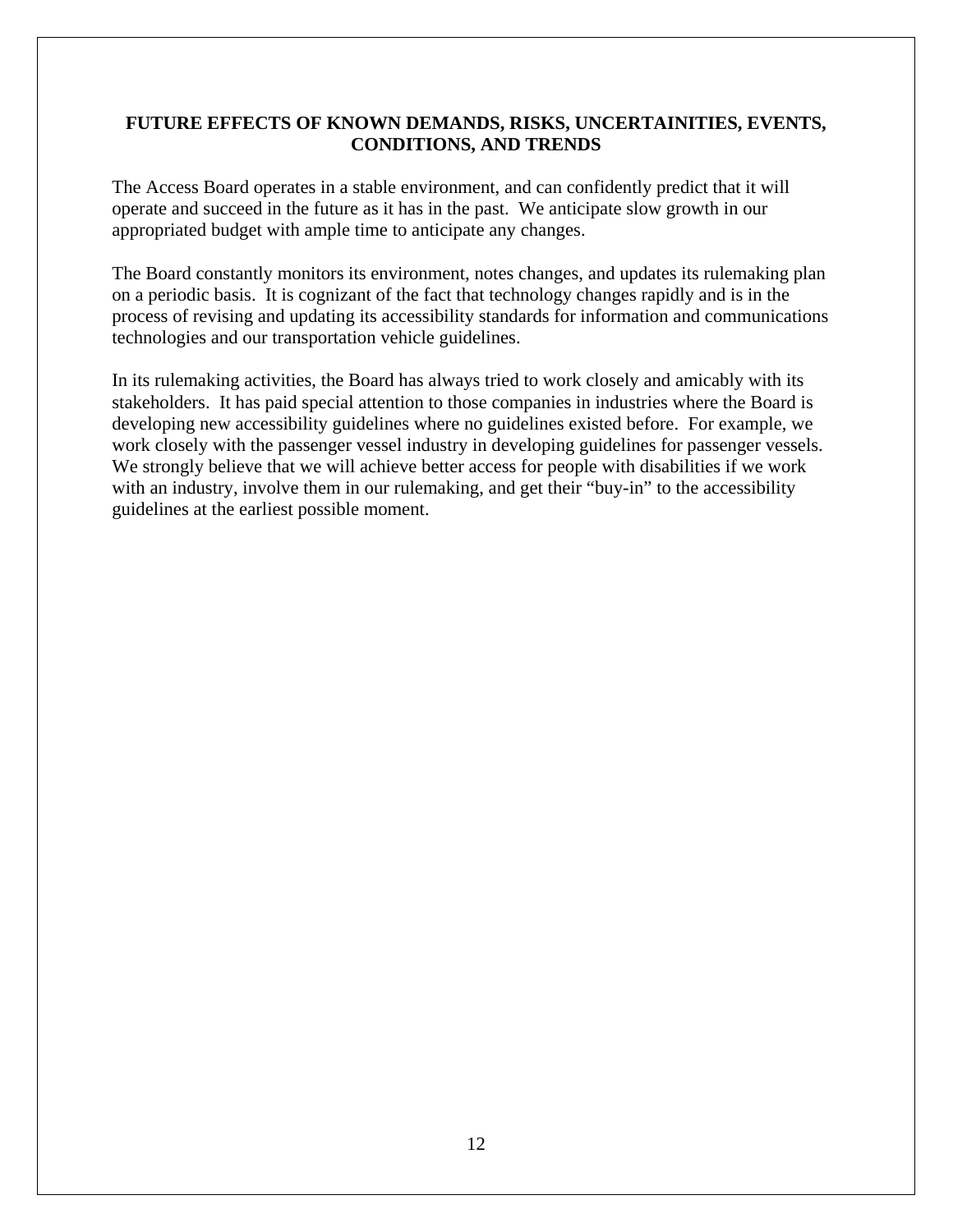# **UNITED STATES ACCESS BOARD**

# **INDEPENDENT AUDITOR'S REPORT AND FINANCIAL STATEMENTS**

**FOR THE FISCAL YEARS ENDED SEPTEMBER 30, 2011 AND 2010** 



**Prepared By Brown & Company CPAs, PLLC November 14, 2011**

 $\equiv$  BROWN & COMPANY CPAS, PLLC

**The Contract State**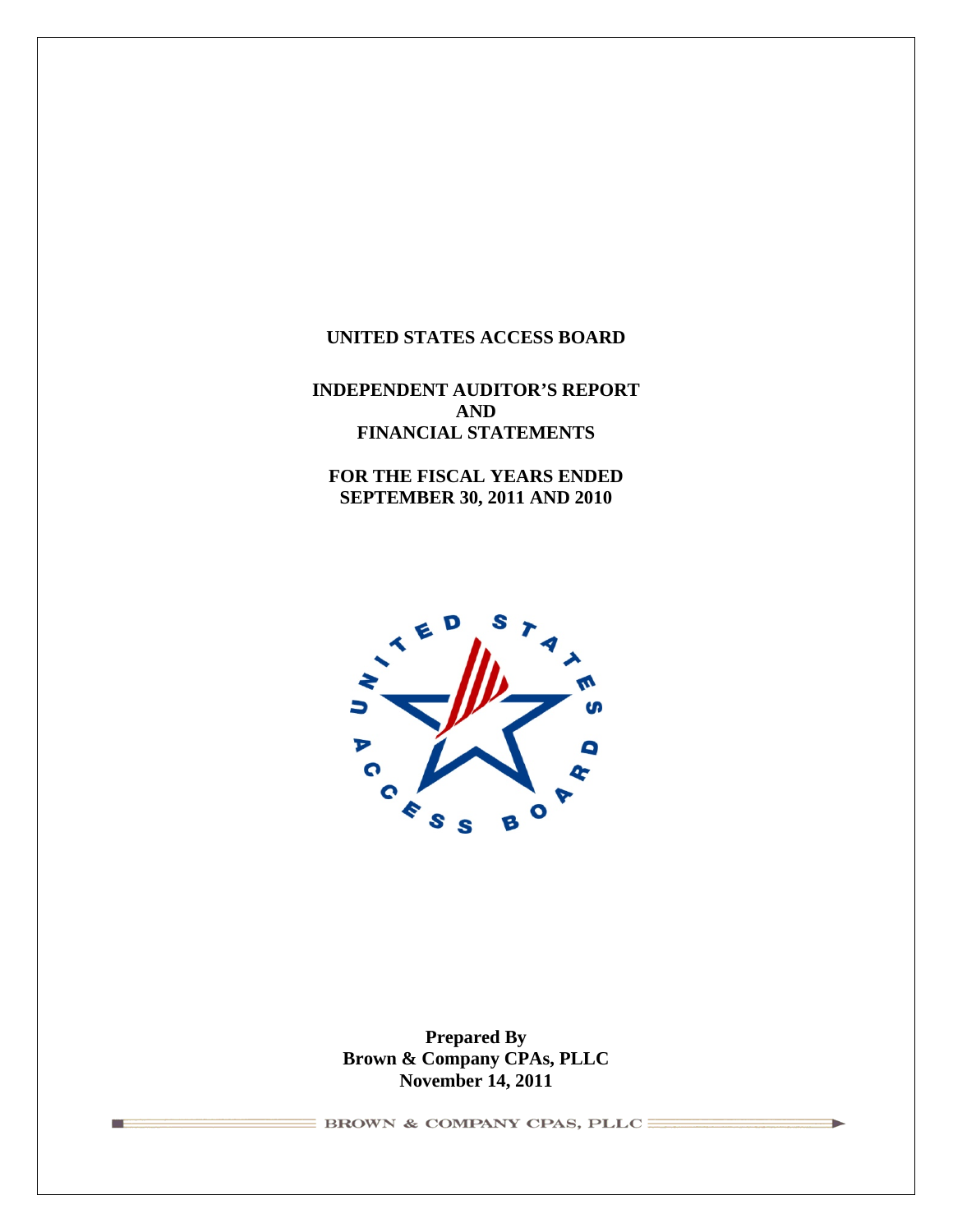

#### **INDEPENDENT AUDITOR'S REPORT ON THE FINANCIAL STATEMENTS**

U.S. Access Board Washington, D.C.

We have audited the accompanying balance sheet of the U.S. Access Board (AB) as of September 30, 2011 and 2010 and the related statements of net cost, changes in net position, and budgetary resources, for the years then ended (collectively referred to as the financial statements). These financial statements are the responsibility of AB's management. Our responsibility is to express an opinion on these financial statements based on our audit.

We conducted our audits in accordance with auditing standards generally accepted in the United States of America; the standards applicable to financial audits contained in *U.S. Government Auditing Standards*, issued by the Comptroller General of the United States; and Office of Management and Budget (OMB) Bulletin No. 07-04, *Audit Requirements for Federal Financial Statements,* as amended*.* Those standards and OMB Bulletin No. 07-04, as amended, require that we plan and perform the audit to obtain reasonable assurance about whether the financial statements are free of material misstatement. An audit includes examining, on a test basis, evidence supporting the amounts and disclosures in the financial statements. An audit also includes assessing the accounting principles used and significant estimates made by management, as well as evaluating the overall financial statement presentation. We believe that our audit provides a reasonable basis for our opinion.

In our opinion, the financial statements referred to above present fairly, in all material respects, the financial position of the AB as of September 30, 2011 and 2010 and its net costs, changes in net position, and budgetary resources for the years then ended in conformity with accounting principles generally accepted in the United States of America.

In accordance with *U.S. Government Auditing Standards* and OMB Bulletin No. 07-04, as amended, we have also issued a report our dated November 14, 2011 on our consideration of the AB internal control over financial reporting and its compliance with certain provisions of laws and regulations. Those reports are an integral part of an audit performed in accordance with *U.S. Government Auditing Standards* and should be read in conjunction with this report in considering the results of our audit.

Accounting principles generally accepted in the United States of America require that the Management Discussion and Analysis (MD&A) be presented to supplement the basic financial statements. Such information, although not a part of the basic financial statements, is required by OMB Circular A-136, *Financial Reporting Requirements*, as revised, that considers it to be an essential part of financial reporting for placing the basic financial statements in an appropriate operational, economic, or historical context. We have applied certain limited procedures to the required supplementary information in accordance with auditing standards generally accepted in the United States of America, which consisted of inquiries of management about the methods of preparing the information and comparing the information for consistency with management's responses to our inquiries, the basic financial statements, and other knowledge we obtained during our audit of the basic financial statements. We do not express an opinion or provide any assurance on the information because the limited procedures do not provide us with sufficient evidence to express an opinion or provide any assurance.

LARGO, MD 20774 RICHMOND, VA 23229<br>(240) 492-1400 - FAX: (301) 773-2090 (240) 492-1400 - FAX: (301) 773-2090

LARGO RICHMOND<br>13 1101 MERCANTILE LANE, SUITE 122 1504 SANTA ROSA ROAD, SUITE 107<br>1504 SANTA ROSA ROAD, SUITE 107 (2400 - FAX: (301) 773-2090<br>
mail@brownco-cpas.com (804) 288-2006 - FAX: (804) 288-2233<br>
davis@brownco-cpas.com (davis@brownco-cpas.com tdavis@brownco-cpas.com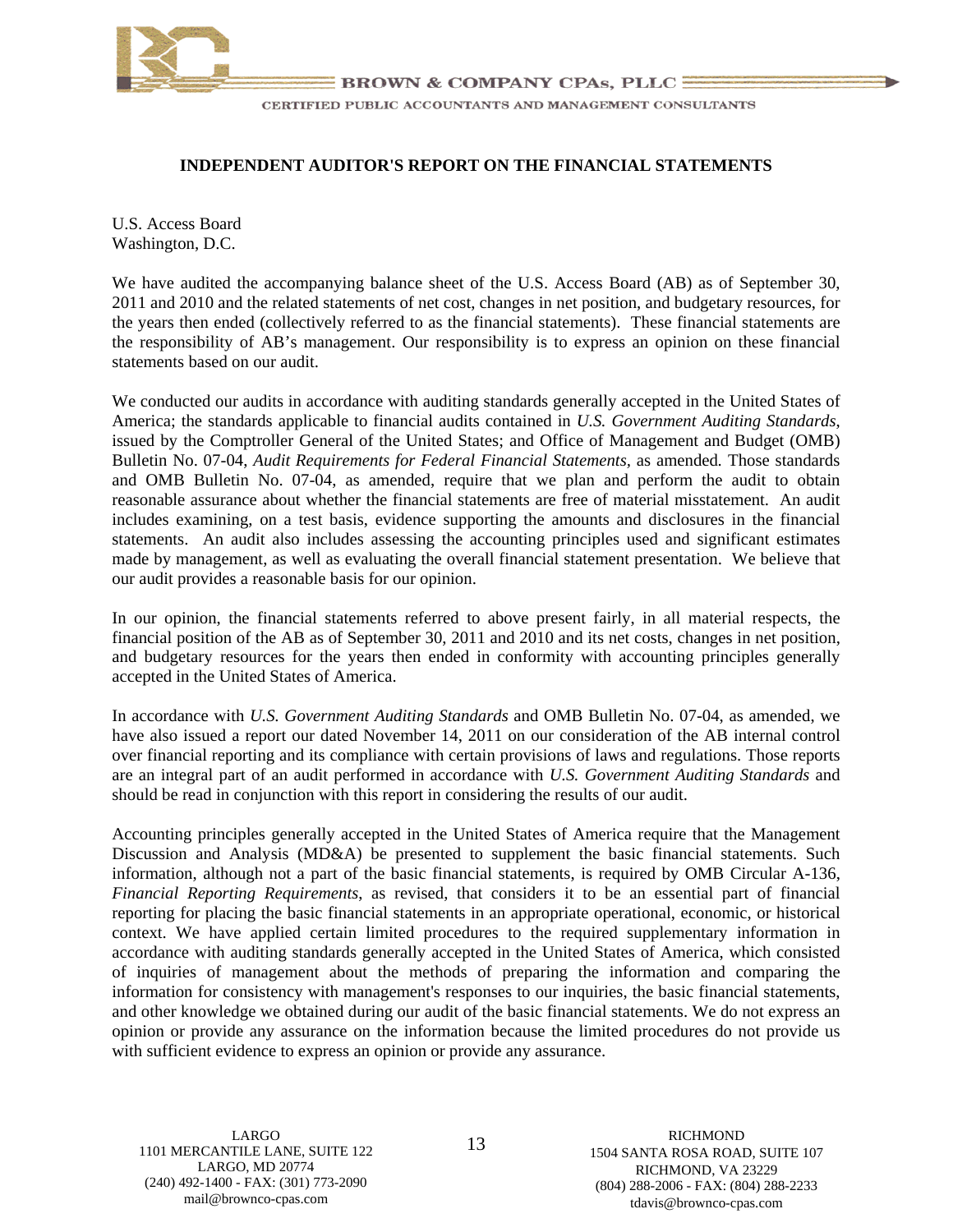This report is intended solely for the information and use of the management of the AB, OMB and Congress, and is not intended to be and should not be used by anyone other than these specified parties.

Largo, Maryland

November 14, 2011

**Contract** 

ъ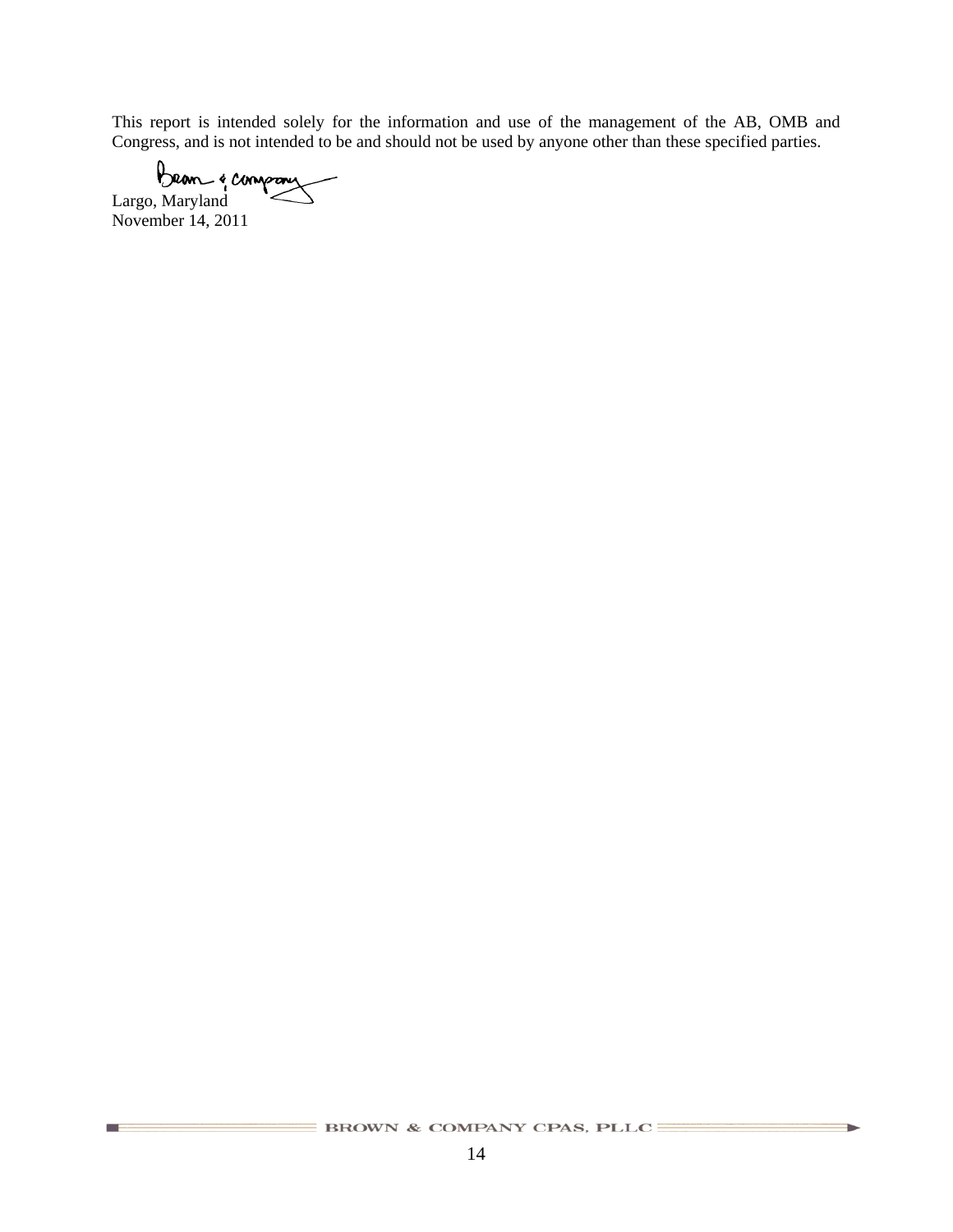

#### **INDEPENDENT AUDITOR'S REPORT ON INTERNAL CONTROL OVER FINANCIAL REPORTING**

U.S. Access Board Washington, D.C.

We have audited the financial statements of the U.S. Access Board (AB) as of and for the year ended September 30, 2011 and have issued our report thereon dated November 14, 2011. We conducted our audit in accordance with auditing standards generally accepted in the United States of America; and the standards applicable to financial audits contained in *U.S. Government Auditing Standards*, issued by the Comptroller General of the United States; and Office of Management and Budget (OMB) Bulletin No. 07-04, *Audit Requirements for Federal Financial Statements,* as amended*.* 

In planning and performing our audit, we considered the AB's internal control over financial reporting by obtaining an understanding of the AB's internal control, determined whether internal controls had been placed in operation, assessed control risk, and performed tests of controls in order to determine our auditing procedures for the purpose of expressing our opinion on the financial statements. We limited our internal control testing to those controls necessary to achieve the objectives described in OMB Bulletin No. 07-04, as amended. The objective of our audit was not to provide an opinion on internal control and therefore, we do not express an opinion on internal control.

Our consideration of the internal control over financial reporting would not necessarily disclose all matters in the internal control over financial reporting that might be a material weakness or significant deficiency. Under standards issued by the American Institute of Certified Public Accountants and OMB Bulletin No. 07-04, as amended, a material weakness is a deficiency, or combination of deficiencies, in internal control, such that there is a reasonable possibility that a material misstatement of the entity's financial statements will not be prevented, or detected and corrected on a timely basis. A significant deficiency is a deficiency in internal control, or a combination of deficiencies, in internal control that is less severe than a material weakness, yet important enough to merit attention by those charged with governance. Because of inherent limitations in internal controls, misstatements, losses, or noncompliance may nevertheless occur and not be detected. However, we noted no matters involving the internal control and its operation that we considered to be a material weakness as defined above.

This report is intended solely for the information and use of the management of the AB, OMB and Congress, and is not intended to be and should not be used by anyone other than these specified parties.

Bean & compon

Largo, Maryland November 14, 2011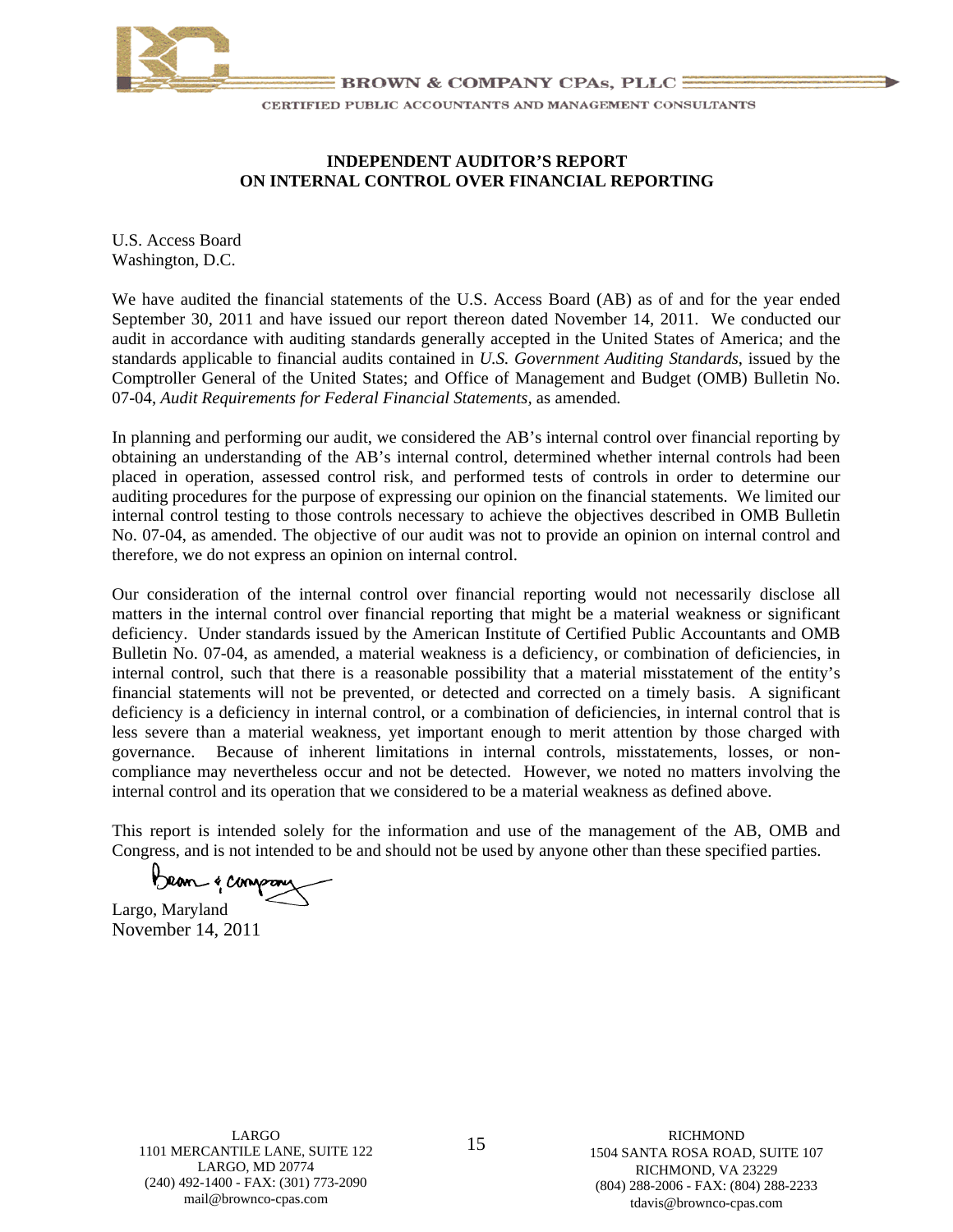

# **INDEPENDENT AUDITOR'S REPORT ON COMPLIANCE WITH LAWS AND REGULATIONS**

U.S. Access Board Washington, D.C.

We have audited the financial statements of the U.S. Access Board (AB) as of and for the year ended September 30, 2011 and have issued our report thereon dated November 14, 2011. We conducted our audit in accordance with auditing standards generally accepted in the United States of America, and the standards applicable to financial audits contained in *U.S. Government Auditing Standards*, issued by the Comptroller General of the United States; and Office of Management and Budget (OMB) Bulletin No. 07-04, *Audit Requirements for Federal Financial Statements,* as amended *.* 

The management of the AB is responsible for complying with laws and regulations applicable to the AB. As part of obtaining reasonable assurance about whether the AB's financial statements are free of material misstatement, we performed tests of its compliance with certain provisions of laws and regulations, noncompliance with which could have a direct and material effect on the determination of financial statement amounts, and certain other laws and regulations specified in OMB Bulletin No. 07-04, as amended. We limited our tests of compliance to these provisions and we did not test compliance with all laws and regulations applicable to the AB.

The results of our tests of compliance with laws and regulations disclosed no reportable instances of noncompliance with laws and regulations discussed in the preceding paragraph that are required to be reported under *U.S. Government Auditing Standards* or OMB Bulletin No. 07-04, as amended.

Providing an opinion on compliance with certain provisions of laws and regulations was not an objective of our audit, and, accordingly, we do not express such an opinion. However, we noted no noncompliance with laws and regulations, which could have a direct and material effect on the determination of financial statement amounts.

This report is intended solely for the information and use of the management of the AB, OMB and Congress, and is not intended to be and should not be used by anyone other than these specified parties.

Bean & comp

Largo, Maryland November 14, 2011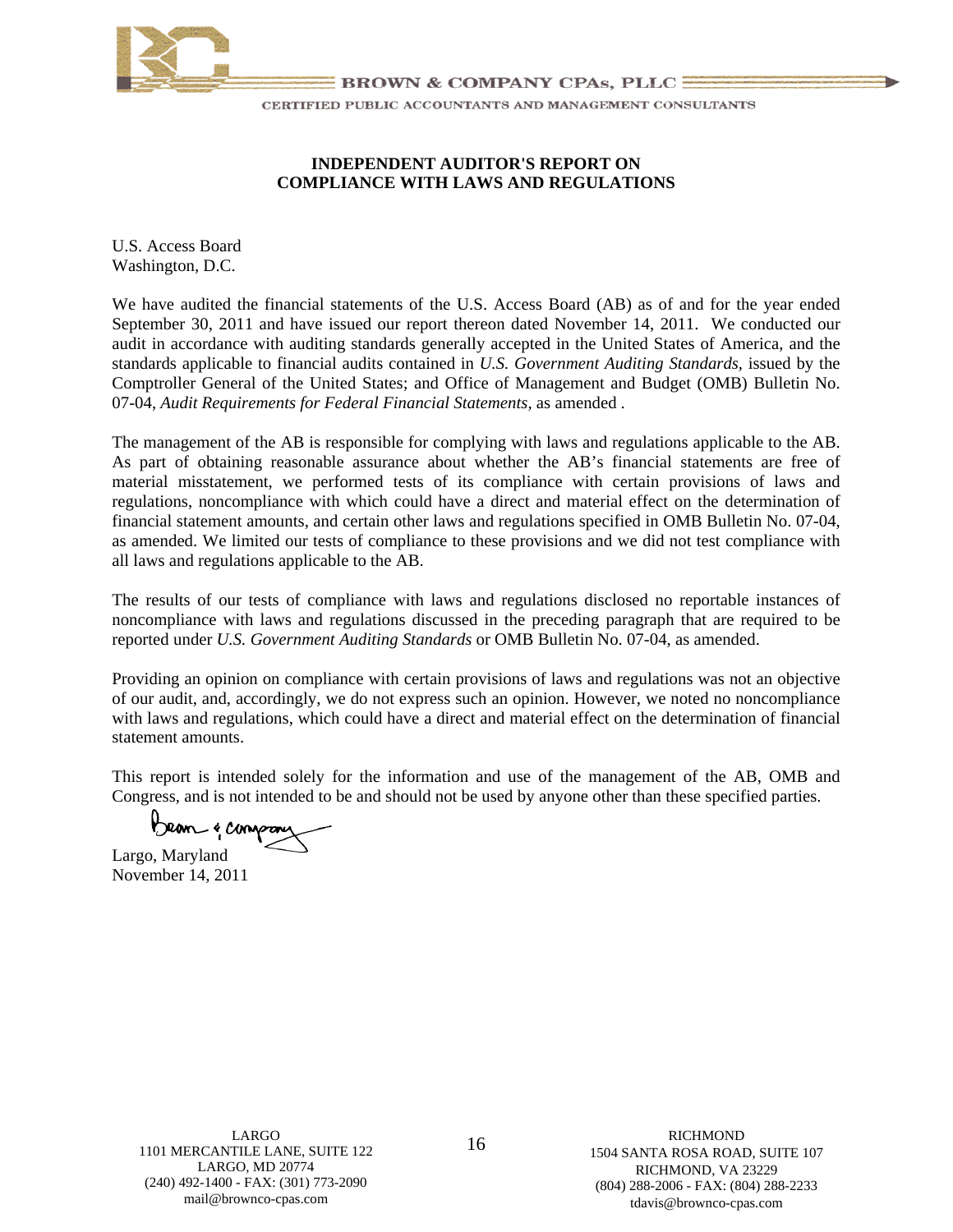**FINANCIAL STATEMENTS AND NOTES**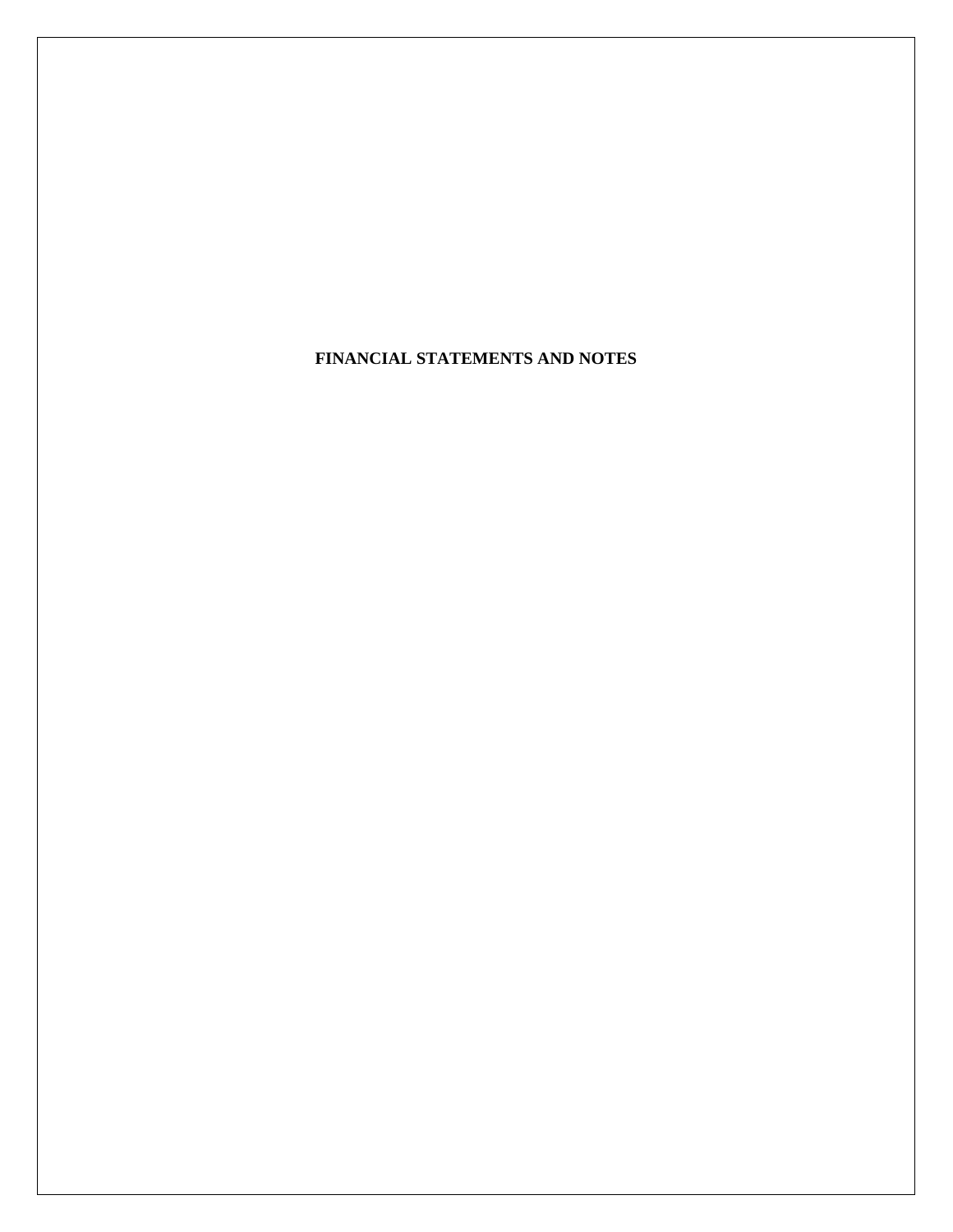#### **UNITED STATES ACCESS BOARD BALANCE SHEET AS OF SEPTEMBER 30, 2011 AND 2010 (In Dollars)**

|                                                 |               | 2011      |       | 2010      |
|-------------------------------------------------|---------------|-----------|-------|-----------|
| Assets:                                         |               |           |       |           |
| Intragovernmental                               |               |           |       |           |
| Fund Balance With Treasury (Note 2)             | \$            | 1,826,110 | \$    | 1,826,903 |
| <b>Accounts Receivable</b>                      |               |           |       | 1,408     |
| Total Intragovernmental                         |               | 1,826,110 |       | 1,828,311 |
| Accounts Receivable, Net (Note 3)               |               | 30,252    |       | 22,412    |
| Property, Equipment, and Software, Net (Note 4) |               | 384,211   |       | 343,598   |
| <b>Total Assets</b>                             | $\frac{1}{2}$ | 2,240,573 | $\$$  | 2,194,321 |
|                                                 |               |           |       |           |
| Liabilities:                                    |               |           |       |           |
| Intragovernmental                               |               |           |       |           |
| Accounts Payable                                | \$            | 1,500     | \$    | 3,050     |
| Other (Note 6)                                  |               | 45,078    |       | 41,375    |
| Total Intragovernmental                         |               | 46,578    |       | 44,425    |
| <b>Accounts Payable</b>                         |               | 48,808    |       | 69,485    |
| Other (Note 6)                                  |               | 515,127   |       | 450,730   |
| <b>Total Liabilities</b>                        |               | 610,513   |       | 564,640   |
| <b>Net Position:</b>                            |               |           |       |           |
| Unexpended Appropriations - Other Funds         |               | 1,522,100 |       | 1,516,727 |
| Cumulative Results of Operations - Other Funds  |               | 107,960   |       | 112,954   |
| <b>Total Net Position</b>                       |               | 1,630,060 |       | 1,629,681 |
| <b>Total Liabilities and Net Position</b>       | \$            | 2,240,573 | $\$\$ | 2,194,321 |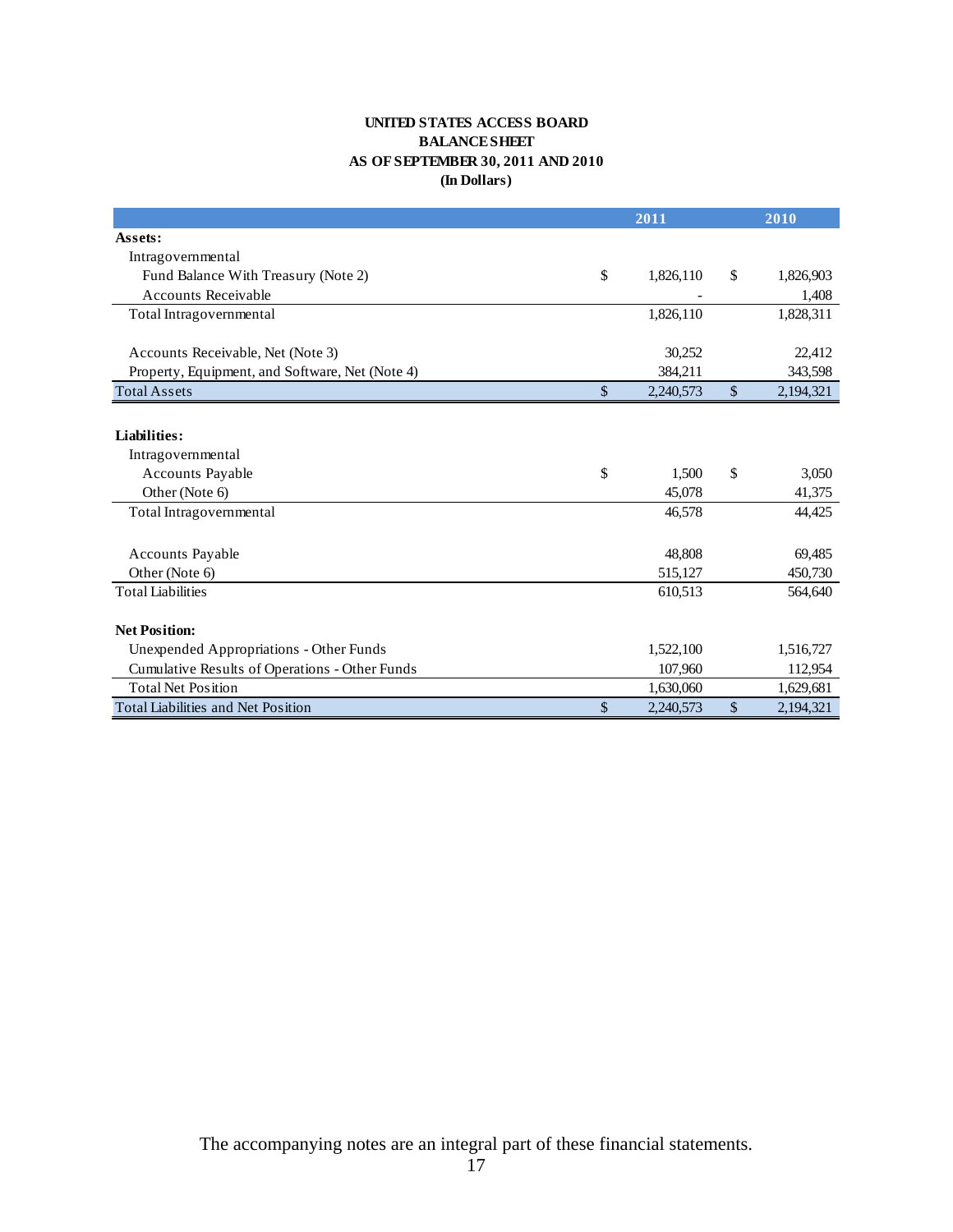#### **UNITED STATES ACCESS BOARD STATEMENT OF NET COST FOR THE FISCAL YEARS ENDED SEPTEMBER 30, 2011 AND 2010 (In Dollars)**

|                                |    | 2011      |              | 2010      |
|--------------------------------|----|-----------|--------------|-----------|
| <b>Program Costs:</b>          |    |           |              |           |
| Salaries and Expenses (Note 8) |    |           |              |           |
| Gross Costs                    | \$ | 7,397,650 | \$           | 6,963,683 |
| Less: Earned Revenue           |    | (21,870)  |              | (12, 440) |
| Net Program Costs              | \$ | 7,375,780 | \$           | 6,951,243 |
| Net Cost of Operations         | Φ  | 7,375,780 | $\mathbb{S}$ | 6,951,243 |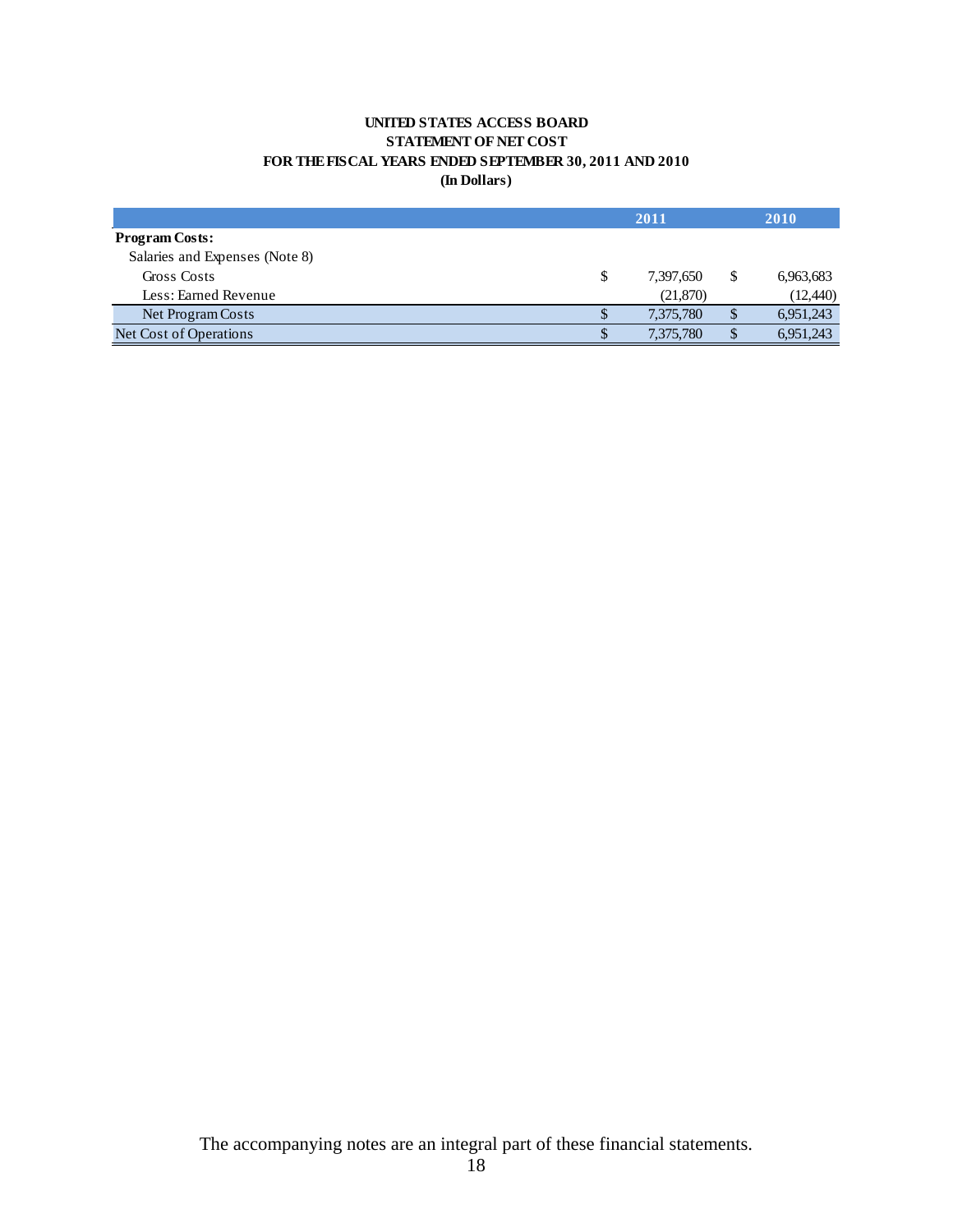#### **STATEMENT OF CHANGES IN NET POSITION FOR THE FISCAL YEARS ENDED SEPTEMBER 30, 2011 AND 2010 UNITED STATES ACCESS BOARD (In Dollars)**

|                                                | 2011          |               |               | 2010        |
|------------------------------------------------|---------------|---------------|---------------|-------------|
|                                                |               |               |               |             |
| <b>Cumulative Results of Operations:</b>       |               |               |               |             |
| <b>Beginning Balances</b>                      | \$            | 112,954       | \$            | (211, 972)  |
|                                                |               |               |               |             |
| <b>Budgetary Financing Sources:</b>            |               |               |               |             |
| Appropriations Used                            |               | 7,172,242     |               | 7,103,869   |
| <b>Other Financing Sources (Non-Exchange):</b> |               |               |               |             |
| Imputed Financing Sources (Note 9)             |               | 198,544       |               | 172,300     |
| <b>Total Financing Sources</b>                 |               | 7,370,786     |               | 7,276,169   |
| Net Cost of Operations                         |               | (7,375,780)   |               | (6,951,243) |
| Net Change                                     |               | (4,994)       |               | 324,926     |
| <b>Cumulative Results of Operations</b>        | $\mathcal{S}$ | 107,960       | $\mathcal{S}$ | 112,954     |
|                                                |               |               |               |             |
| <b>Unexpended Appropriations:</b>              |               |               |               |             |
| <b>Beginning Balances</b>                      | \$            | 1,516,727     | \$            | 1,599,607   |
|                                                |               |               |               |             |
| <b>Budgetary Financing Sources:</b>            |               |               |               |             |
| Appropriations Received                        |               | 7,300,000     |               | 7,300,000   |
| Other Adjustments                              |               | (122, 385)    |               | (279, 011)  |
| Appropriations Used                            |               | (7, 172, 242) |               | (7,103,869) |
|                                                |               |               |               |             |
| <b>Total Budgetary Financing Sources</b>       |               | 5,373         |               | (82, 880)   |
| <b>Total Unexpended Appropriations</b>         | \$            | 1,522,100     | \$            | 1,516,727   |
| <b>Net Position</b>                            | \$            | 1,630,060     | \$            | 1,629,681   |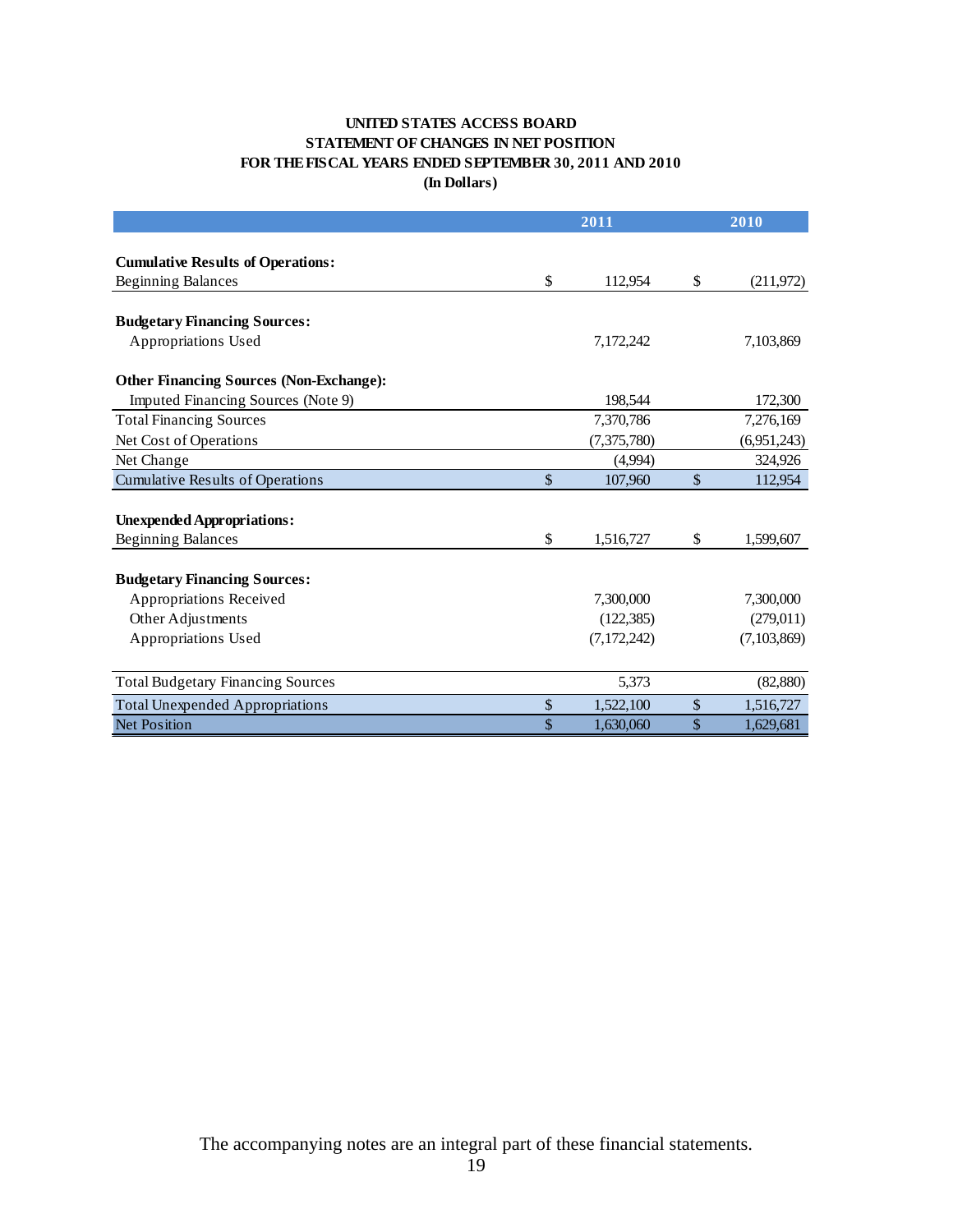#### **UNITED STATES ACCESS BOARD STATEMENT OF BUDGETARY RESOURCES FOR THE FISCAL YEARS ENDED SEPTEMBER 30, 2011 AND 2010 (In Dollars)**

|                                                     |               | 2011          |             | 2010        |
|-----------------------------------------------------|---------------|---------------|-------------|-------------|
| <b>Budgetary Resources:</b>                         |               |               |             |             |
| Unobligated Balance:                                |               |               |             |             |
| Unobligated Balance Brought Forward, October 1      | \$            | 424,780       | \$          | 592,877     |
| Recoveries of Prior Year Unpaid Obligations         |               | 106,631       |             | 339,759     |
| <b>Budget Authority</b>                             |               |               |             |             |
| Appropriation                                       |               | 7,300,000     |             | 7,300,000   |
| Spending Authority From Offsetting Collections      |               |               |             |             |
| Earned                                              |               |               |             |             |
| Collected                                           |               | 15,972        |             | 6,197       |
| Change In Receivables From Federal Sources          |               | 5,898         |             | 6,244       |
| Permanently Not Available                           |               | (122, 385)    |             | (279, 011)  |
| <b>Total Budgetary Resources</b>                    | \$            | 7,730,896     | $\$$        | 7,966,066   |
|                                                     |               |               |             |             |
| <b>Status of Budgetary Resources:</b>               |               |               |             |             |
| Obligations Incurred (Note 11)                      |               |               |             |             |
| Direct                                              | \$            | 7,329,916     | \$          | 7,528,846   |
| Reimbursable                                        |               | 21,870        |             | 12,440      |
| Subtotal                                            |               | 7,351,786     |             | 7,541,286   |
| <b>Unobligated Balance</b>                          |               |               |             |             |
| Apportioned                                         |               | 77,108        |             | 32,082      |
| Unobligated Balance Not Available                   |               | 302,002       |             | 392,698     |
| <b>Total Status of Budgetary Resources</b>          | \$            | 7,730,896     | $\sqrt{\ }$ | 7,966,066   |
|                                                     |               |               |             |             |
| <b>Change in Obligated Balance:</b>                 |               |               |             |             |
| Obligated Balance, Net                              |               |               |             |             |
| Unpaid Obligations, Brought Forward, October 1      | \$            | 1,408,365     | \$          | 1,270,140   |
| Uncollected Customer Payments From                  |               |               |             |             |
| Federal Sources, Brought Forward, October 1         |               | (6,243)       |             |             |
| Total Unpaid Obligated Balance, Net                 | \$            | 1,402,122     | \$          | 1,270,140   |
| Obligations Incurred Net                            | \$            | 7,351,786     | \$          | 7,541,286   |
| Gross Outlays                                       |               | (7, 194, 381) |             | (7,063,301) |
| Recoveries of Prior Year Unpaid                     |               |               |             |             |
| Obligations, Actual                                 |               | (106, 631)    |             | (339,759)   |
| Change In Uncollected Customer Payments             |               |               |             |             |
| From Federal Sources                                |               | 5,898         |             | (6,243)     |
|                                                     | \$            | 1,458,794     | \$          | 1,402,123   |
| Obligated Balance, Net, End of Period               |               |               |             |             |
| <b>Unpaid Obligations</b>                           | \$            | 1,459,140     | \$          | 1,408,366   |
| Uncollected Customer Payments From                  |               |               |             |             |
| <b>Federal Sources</b>                              |               | (12, 140)     |             | (6,243)     |
| Total, Unpaid Obligated Balance, Net, End of Period | $\frac{1}{2}$ | 1,447,000     | $\sqrt{\ }$ | 1,402,123   |
|                                                     |               |               |             |             |
| <b>Net Outlays:</b>                                 |               |               |             |             |
| Gross Outlays                                       | \$            | 7,194,381     | \$          | 7,063,301   |
| <b>Offsetting Collections</b>                       |               | (15,972)      |             | (6,197)     |
| Net Outlays                                         | \$            | 7,178,409     | $\$\,$      | 7,057,104   |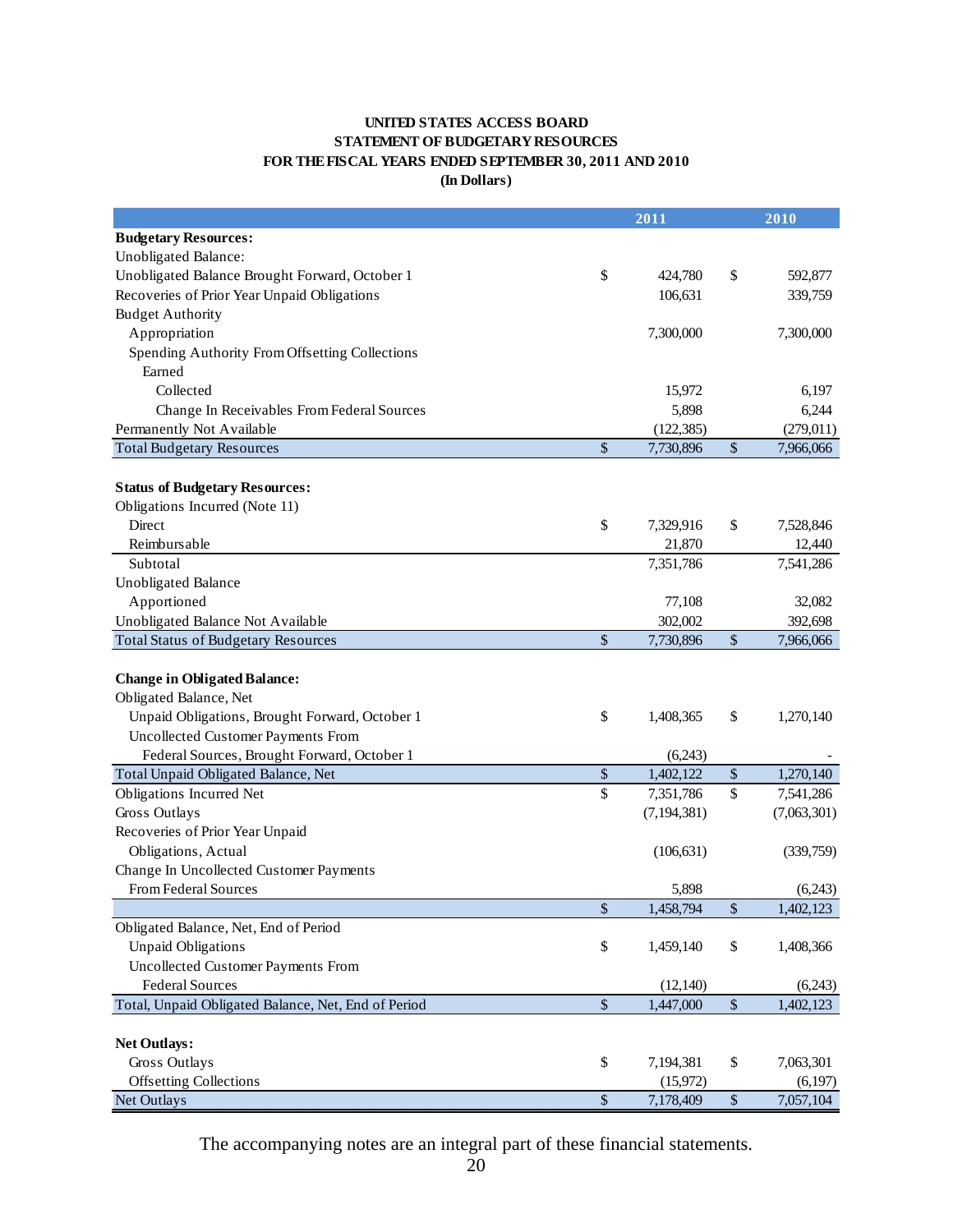<span id="page-26-0"></span>

# **UNITED STATES ACCESS BOARD NOTES TO THE FINANCIAL STATEMENTS**

#### **NOTE 1. SUMMARY OF SIGNIFICANT ACCOUNTING POLICIES**

#### **A. Reporting Entity**

The Access Board (AB) is an independent Federal Agency with the mission of developing guidelines and requirements for standards issued under the Americans with Disabilities Act of 1990 and Architectural Barriers Act of 1968. The AB was established by section 502 of the Rehabilitation Act of 1973 and is the only Federal Agency whose primary mission is accessibility for people with disabilities. The AB is responsible for developing guidelines for ensuring that buildings and facilities, transportation vehicles, and telecommunications equipment covered by these laws are readily accessible to and usable by people with disabilities.

The AB develops accessibility guidelines for telecommunications and electronic information technology under section 508 of the Rehabilitation Act. The AB enforces the Architectural Barriers Act and provides training and technical assistance on each of its guidelines and standards, and on a variety of other accessibility issues. The AB maintains a small research program that develops technical assistance materials and provides information needed for rulemaking.

The AB reporting entity is comprised of General Funds, and General Miscellaneous Receipts. General Funds are accounts used to record financial transactions arising under congressional appropriations or other authorizations to spend general revenues.

General Fund Miscellaneous Receipts are accounts established for receipts of nonrecurring activity, such as fines, penalties, fees and other miscellaneous receipts for services and benefits. The AB has rights and

 any non-entity assets. ownership of all assets reported in these financial statements. The AB does not possess

#### **B. Basis of Presentation**

The financial statements have been prepared to report the financial position, net cost of operations, changes in net position, and the status and availability of budgetary resources of the AB. The statements are a requirement of the Chief Financial Officers Act of 1990, the Government Management Reform Act of 1994 and the Accountability of Tax Dollars Act of 2002*.* They have been prepared from, and are fully supported by, the books and records of the AB in accordance with the hierarchy of accounting principles generally accepted in the United States of America, standards approved by the Federal Accounting Standards Advisory Board (FASAB), OMB Circular A-136, *Financial Reporting Requirements* and the AB accounting policies which are summarized in this note. These statements, with the exception of the Statement of Budgetary Resources, are different from financial management reports, which are also prepared pursuant to OMB directives that are used to monitor and control the AB's use of budgetary resources. The financial statements and associated notes are presented on a comparative basis. Unless specified otherwise, all amounts are presented in dollars.

#### **C. Budgets and Budgetary Accounting**

Congress usually enacts appropriations to permit the AB to incur obligations for specified purposes. In fiscal years 2011 and 2010, the AB was accountable for General Fund appropriations. The AB recognizes budgetary resources as assets when cash (funds held by the U.S. Treasury) is made available through the Department of Treasury General Fund warrants.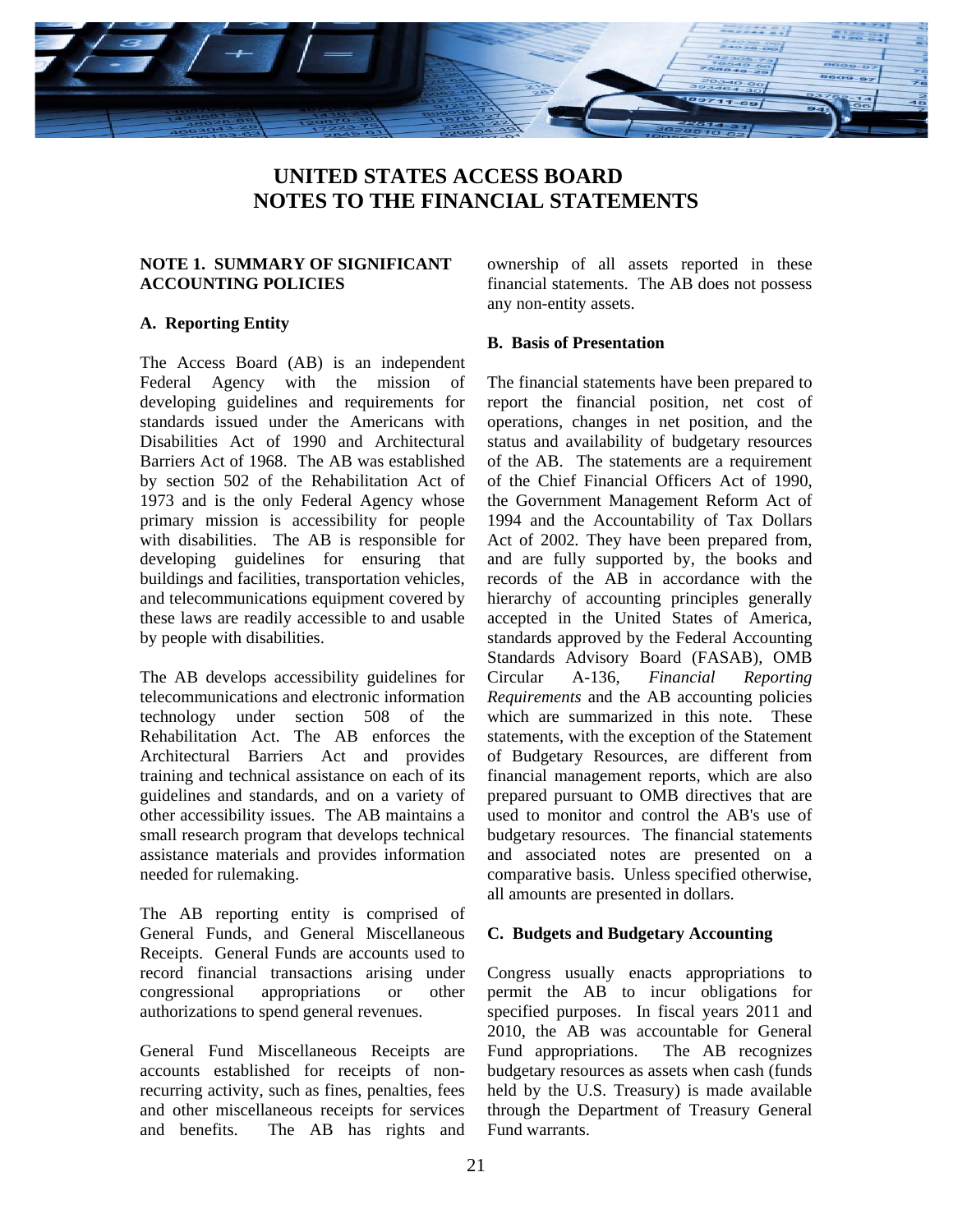#### **D. Basis of Accounting**

Transactions are recorded on both an accrual accounting basis and a budgetary basis. Under the accrual method, revenues are recognized when earned, and expenses are recognized when a liability is incurred, without regard to receipt or payment of cash. Budgetary accounting facilitates compliance with legal requirements on the use of federal funds.

#### **E. Revenues & Other Financing Sources**

Congress enacts annual appropriations to be used, within statutory limits, for operating, and capital expenditures. Additional amounts are obtained from service fees and reimbursements from other government entities and the public.

Appropriations are recognized as a financing source when expended. Revenues from service fees associated with reimbursable agreements are recognized concurrently with the recognition of accrued expenditures for performing the services.

The AB recognizes as an imputed financing source the amount of accrued pension and post-retirement benefit expenses for current employees paid on our behalf by the Office of Personnel Management (OPM).

# **F. Taxes**

The AB, as a Federal entity, is not subject to Federal, State, or local income taxes, and accordingly, no provision for income taxes has been recorded in the accompanying financial statements.

# **G. Fund Balance with Treasury**

The U.S. Treasury processes cash receipts and disbursements. Funds held at the Treasury are available to pay agency liabilities. AB does not maintain cash in commercial bank accounts or foreign currency balances.

#### **H. Accounts Receivable**

Accounts receivable consists of amounts owed to the AB by other Federal agencies and the general public. Amounts due from Federal agencies are considered fully collectible. Accounts receivable from the public include reimbursements from employees. An allowance for uncollectible accounts receivable from the public is established when, based upon a review of outstanding accounts and the failure of all collection efforts, management determines that collection is unlikely to occur considering the debtor's ability to pay.

#### **I. Property, Equipment, and Software**

Property, equipment and software represent furniture, fixtures, equipment, and information technology hardware and software which are recorded at original acquisition cost and are depreciated or amortized using the straight-line method over their estimated useful lives. Major alterations and renovations are capitalized, while maintenance and repair costs are expensed as incurred. The AB's capitalization threshold is \$50,000 for individual purchases and \$500,000 for bulk purchases. Applicable standard governmental guidelines regulate the disposal and convertibility of agency property, equipment, and software. The useful life classifications for capitalized assets are as follows:

| Description            | Useful Life (years) |
|------------------------|---------------------|
| Leasehold Improvements |                     |
| Office Furniture       | 5                   |
| Computer Equipment     | 3                   |
| Office Equipment       | 5                   |
| Software               | 5                   |

#### **J. Advances and Prepaid Charges**

Advance payments are generally prohibited by law. There are some exceptions, such as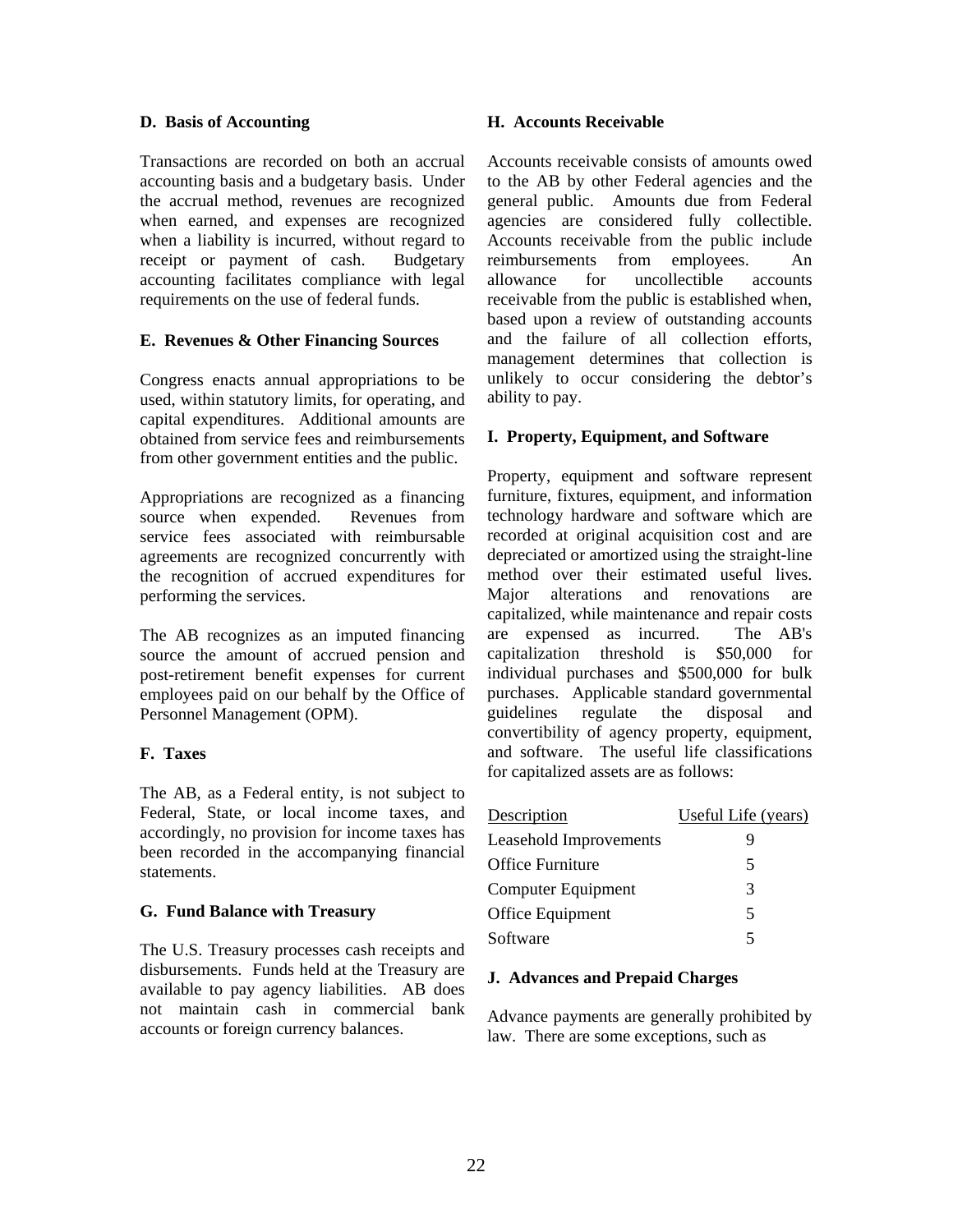reimbursable agreements, subscriptions and payments to contractors and employees. Payments made in advance of the receipt of goods and services are recorded as advances or prepaid charges at the time of prepayment and recognized as expenses when the related goods and services are received.

# **K. Liabilities**

enacted. Liabilities represent the amount of monies or other resources likely to be paid by the AB as a result of transactions or events that have already occurred. No liability can be paid, however, absent an appropriation or other funding. Liabilities for which an appropriation has not been enacted or other funds received are, therefore, classified as not covered by budgetary resources. There is no certainty that the appropriation will be enacted. Additionally, the Government, acting in its sovereign capacity, can abrogate liabilities.

# **L. Accounts Payable**

Accounts payable consists primarily of amounts owed to other Federal agencies and the public for contracts for goods or services, such as leases, utilities, telecommunications and consulting and support services.

# **M. Annual, Sick, and Other Leave**

(CSRS)-covered employee is transferred to OPM upon the retirement of that individual. Annual leave is accrued as it is earned, and the accrual is reduced as leave is taken. The balance in the accrued leave account is adjusted to reflect current pay rates. Liabilities associated with other types of vested leave, including compensatory, restored leave, and sick leave in certain circumstances, are accrued at year-end, based on latest pay rates and unused hours of leave. Funding will be obtained from future financing sources to the extent that current or prior year appropriations are not available to fund annual and other types of vested leave earned but not taken. Nonvested leave is expensed when used. Any liability for sick leave that is accrued but not taken by a Civil Service Retirement System computation of annuities upon the retirement of Federal Employees Retirement System (FERS)-covered employees effective at 50% beginning FY2010 and 100% in 2014.

# **N. Accrued and Actuarial Workers' Compensation**

retiration is a correct of the retired employees for the retire of the Richard Credit is transferred to the retire of the result of the retire of the retirement of the retirement of the retirement of the result of the resu The Federal Employees' Compensation Act (FECA) administered by the U.S. Department of Labor (DOL) addresses all claims brought by the AB employees for on-the-job injuries. The DOL bills each agency annually as its claims are paid, but payment of these bills is deferred for two years to allow for funding through the budget process. Similarly, employees that the AB terminates without cause may receive unemployment compensation benefits under the unemployment insurance program also administered by the DOL, which bills each agency quarterly for paid claims. Future appropriations will be used for the reimbursement to DOL. The liability consists of (1) the net present value of estimated future payments calculated by the DOL, and (2) the unreimbursed cost paid by DOL for compensation to recipients under the FECA.

# **O. Retirement Plans**

The AB employees participate in either the CSRS or the FERS. The employees who participate in CSRS are beneficiaries of the AB's matching contribution, equal to seven percent of pay, distributed to their annuity account in the Civil Service Retirement and Disability Fund.

CSRS or joining FERS and Social Security. Prior to December 31, 1983, all employees were covered under the CSRS program. From January 1, 1984 through December 31, 1986, employees had the option of remaining under Employees hired as of January 1, 1987 are automatically covered by the FERS program. FERS offers a savings plan to which the AB automatically contributes one percent of pay and matches any employee contribution up to an additional four percent of pay. For FERS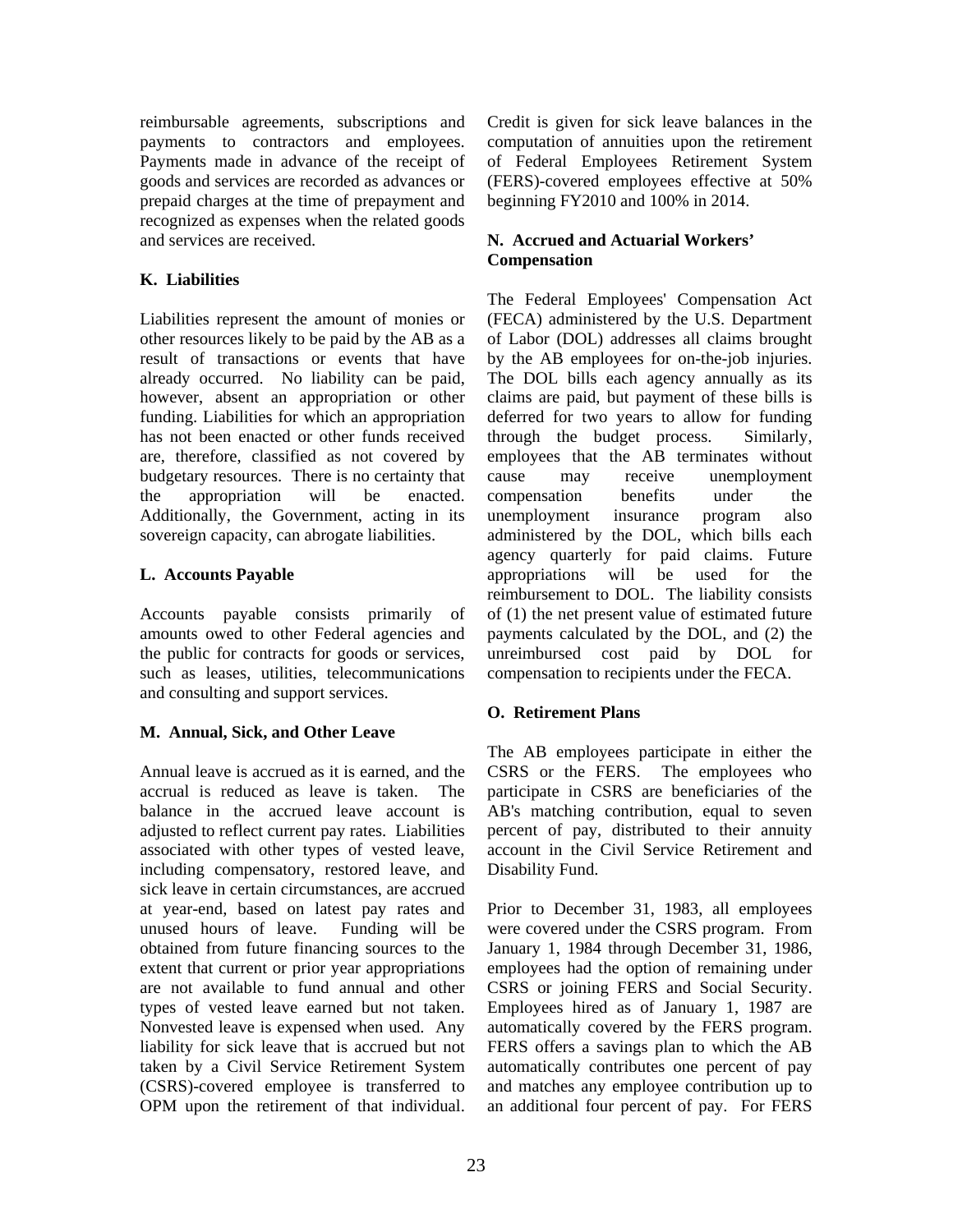participants, The AB also contributes the employer's matching share of Social Security.

reinstatement employees are eligible to participate in the Social Security program after retirement. In these instances, AB remits the employer's share of the required contribution.

The AB recognizes the imputed cost of pension and other retirement benefits during the employees' active years of service. OPM actuaries determine pension cost factors by calculating the value of pension benefits expected to be paid in the future and communicate these factors to AB for current period expense reporting. OPM also provides information regarding the full cost of health and life insurance benefits. The AB recognized the offsetting revenue as imputed financing sources to the extent these expenses will be paid by OPM.

The AB does not report on its financial statements information pertaining to the retirement plans covering its employees. Reporting amounts such as plan assets, accumulated plan benefits, and related unfunded liabilities, if any, is the responsibility of the OPM.

#### **P. Other Post-Employment Benefits**

 Life Insurance Program (FEGLIP) may The AB employees eligible to participate in the Federal Employees' Health Benefits Plan (FEHBP) and the Federal Employees' Group continue to participate in these programs after their retirement. The OPM has provided the AB with certain cost factors that estimate the true cost of providing the post-retirement benefit to current employees. The AB recognizes a current cost for these and Other Retirement Benefits (ORB) at the time the employee's services are rendered. The ORB expense is financed by OPM, and offset by the AB through the recognition of an imputed financing source.

#### **Q. Use of Estimates**

The preparation of the accompanying financial statements in accordance with generally accepted accounting principles requires management to make certain estimates and assumptions that affect the reported amounts of assets, liabilities, revenues, and expenses. Actual results could differ from those estimates.

#### **R. Imputed Costs/Financing Sources**

Federal Government entities often receive goods and services from other Federal Government entities without reimbursing the providing entity for all the related costs. In addition, Federal Government entities also incur costs that are paid in total or in part by other entities. An imputed financing source is recognized by the receiving entity for costs that are paid by other entities. The AB recognized imputed costs and financing sources in fiscal years 2011 and 2010 to the extent directed by OMB.

# **S. Expired Accounts and Cancelled Authority**

period. Unless otherwise specified by law, annual authority expires for incurring new obligations at the beginning of the subsequent fiscal year. The account in which the annual authority is placed is called the expired account. For five fiscal years, the expired account is available for expenditure to liquidate valid obligations incurred during the unexpired period. Adjustments are allowed to increase or decrease valid obligations incurred during the unexpired period but not previously reported. At the end of the fifth expired year, the expired account is cancelled.

#### **T. Reclassification**

Certain fiscal year 2010 balances have been reclassified, retitled, or combined with other financial statement line items for consistency with the current year presentation.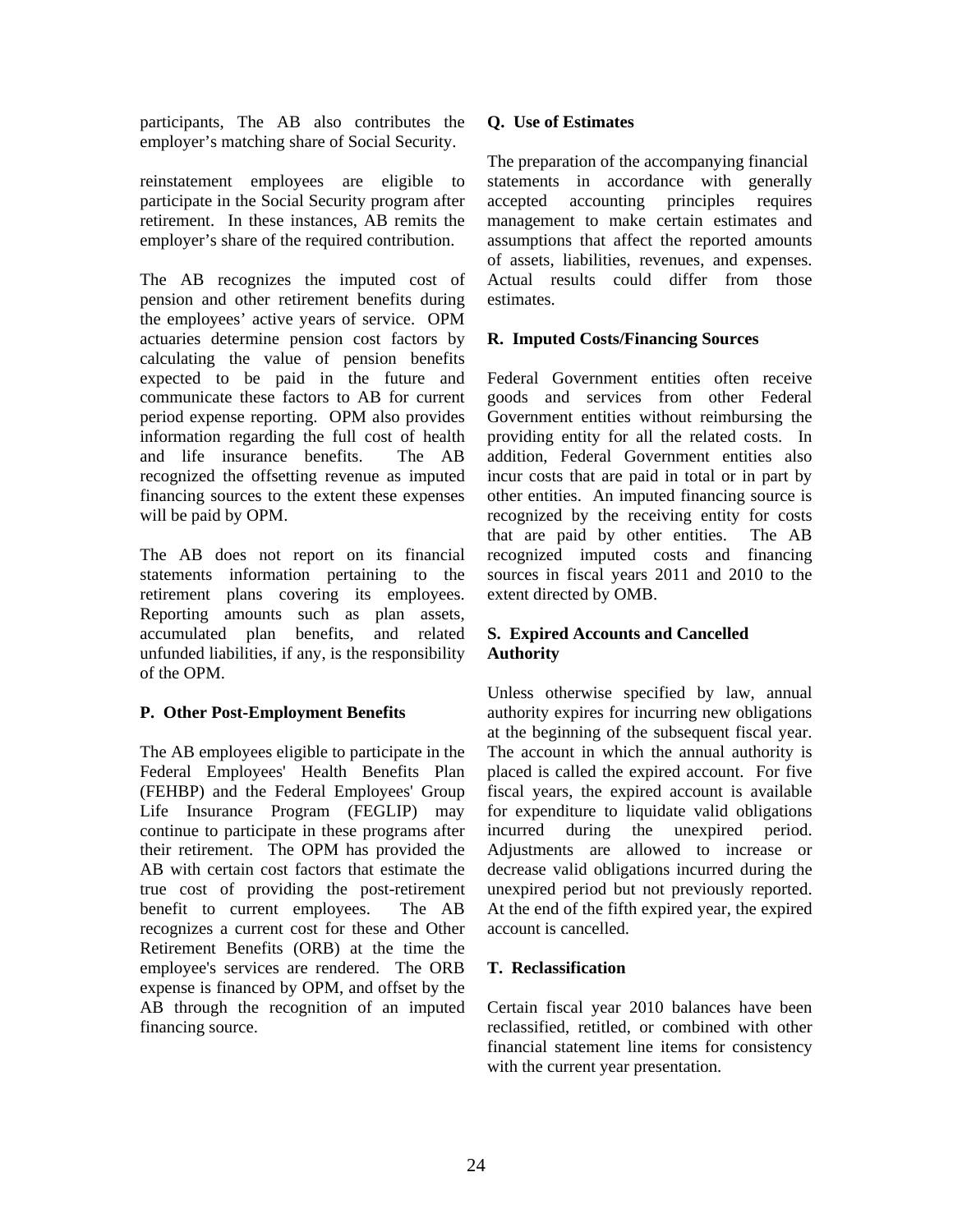#### **NOTE 2. FUND BALANCE WITH TREASURY**

Fund balance with Treasury account balances as of September 30, 2011 and 2010, were as follows:

|                                                                            | 2011            |    | 2010      |  |  |
|----------------------------------------------------------------------------|-----------------|----|-----------|--|--|
| <b>Fund Balances:</b>                                                      |                 |    |           |  |  |
| <b>Appropriated Funds</b>                                                  | \$<br>1,826,110 | \$ | 1,826,903 |  |  |
| Total                                                                      | \$<br>1,826,110 | \$ | 1,826,903 |  |  |
| <b>Status of Fund Balance with Treasury:</b><br><b>Unobligated Balance</b> |                 |    |           |  |  |
| Available                                                                  | \$<br>77,108    | S  | 32,082    |  |  |
| Unavailable                                                                | 302,002         |    | 392,698   |  |  |
| <b>Obligated Balance Not Yet Disbursed</b>                                 | 1,447,000       |    | 1,402,123 |  |  |
| Total                                                                      | \$<br>1,826,110 | \$ | 1,826,903 |  |  |

The available unobligated fund balances represent the current period amount available for obligation or commitment. At the start of the next fiscal year, this amount will become part of the unavailable balance as described in the following paragraph.

The unavailable unobligated fund balances represent the amount of appropriations for which the period of availability for obligation has expired. These balances are available for upward adjustments of obligations incurred only during the period for which the appropriation was available for obligation or for paying claims attributable to the appropriations.

The obligated balance not yet disbursed includes accounts payable, accrued expenses, and undelivered orders that have reduced unexpended appropriations but have not yet decreased the cash balance on hand (see also Note 12).

#### **NOTE 3. ACCOUNTS RECEIVABLE**

Accounts receivable balances as of September 30, 2011 and 2010, were as follows:

|                                  |   | 2011                     |   | <b>2010</b> |  |  |
|----------------------------------|---|--------------------------|---|-------------|--|--|
| Intragovernmental                |   |                          |   |             |  |  |
| <b>Accounts Receivable</b>       |   | $\overline{\phantom{a}}$ |   | 1.408       |  |  |
| With the Public                  |   |                          |   |             |  |  |
| <b>Accounts Receivable</b>       | S | 30,252                   | S | 22.412      |  |  |
| <b>Total Accounts Receivable</b> |   | 30.252                   |   | 23,820      |  |  |

The accounts receivable is primarily made up of employee receivables and other receivables with the public.

Historical experience has indicated that the majority of the receivables are collectible. There are no material uncollectible accounts as of September 30, 2011 and 2010.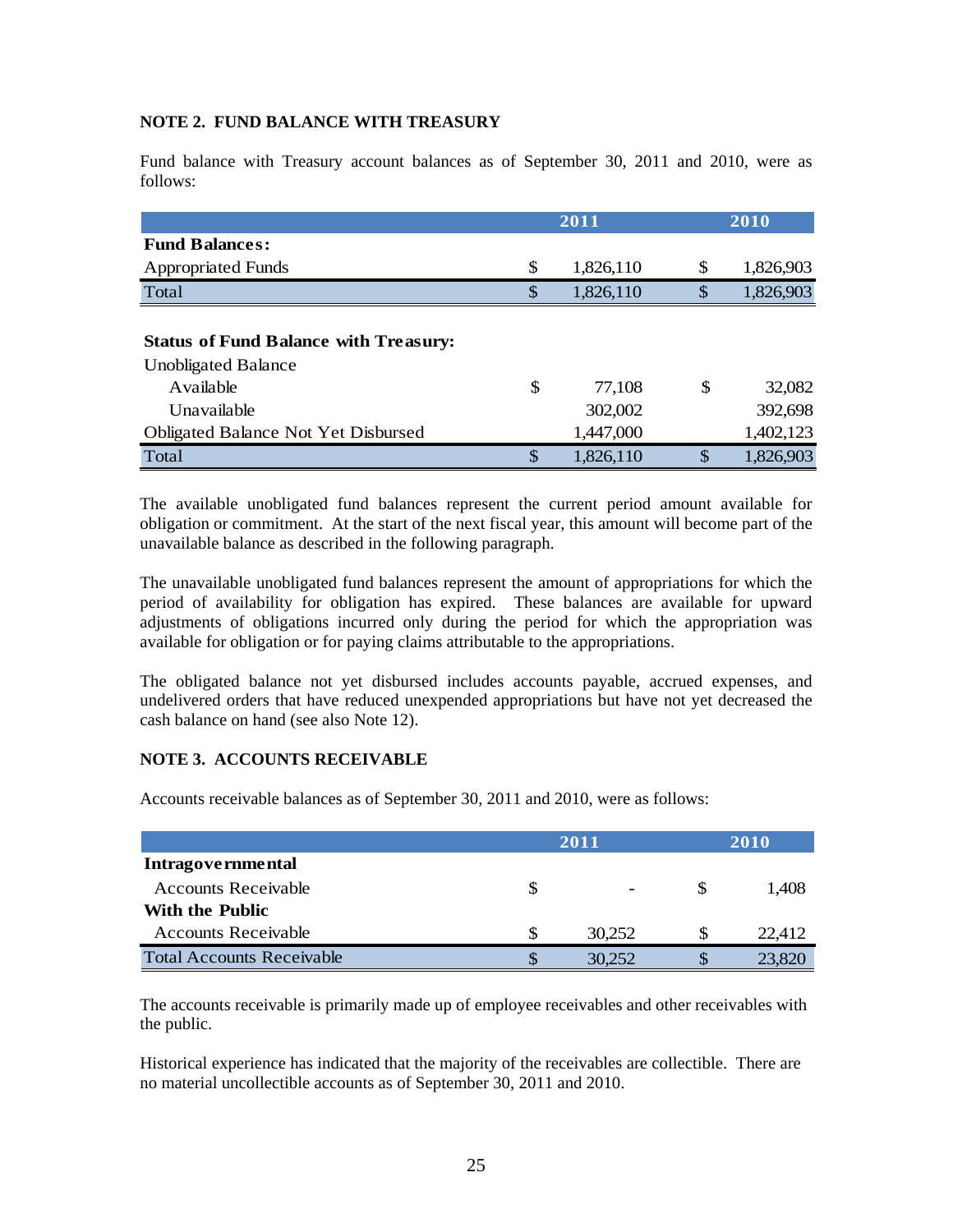#### **NOTE 4. PROPERTY, EQUIPMENT, AND SOFTWARE**

Schedule of Property as of September 30, 2011 consisted of a Construction in Progress with a targeted completion in Fiscal Year 2012.

| <b>Major Class</b>       | <b>Acquisition</b><br>Cost | <b>Accumulated</b><br><b>Amortization</b> /<br><b>Depreciation</b> |   | <b>Net Book</b><br>Value |         |  |
|--------------------------|----------------------------|--------------------------------------------------------------------|---|--------------------------|---------|--|
| Construction-in-Progress | 384,211                    |                                                                    | - |                          | 384,211 |  |
| Total                    | 384,211                    |                                                                    |   |                          | 384,211 |  |

Schedule of Property, Equipment, and Software as of September 30, 2010

| <b>Major Class</b>       | <b>Acquisition</b><br>Cost | <b>Accumulated</b><br><b>Amortization</b> /<br><b>Depreciation</b> |  | <b>Net Book</b><br>Value |         |  |
|--------------------------|----------------------------|--------------------------------------------------------------------|--|--------------------------|---------|--|
| Construction-in-Progress | 343,598                    |                                                                    |  |                          | 343,598 |  |
| Total                    | 343,598                    |                                                                    |  |                          | 343,598 |  |

# **NOTE 5. LIABILITIES NOT COVERED BY BUDGETARY RESOURCES**

The liabilities for AB as of September 30, 2011 and 2010, include liabilities not covered by budgetary resources. Congressional action is needed before budgetary resources can be provided. Although future appropriations to fund these liabilities are likely and anticipated, it is not certain that appropriations will be enacted to fund these liabilities.

|                                                         | 2011    |     | 2010    |
|---------------------------------------------------------|---------|-----|---------|
| Unfunded Leave                                          | 294,362 |     | 248,221 |
| Total Liabilities Not Covered by Budgetary Resources \$ | 294,362 | \$. | 248,221 |
| <b>Total Liabilities Covered by Budgetary Resources</b> | 316,151 |     | 316,419 |
| Total Liabilities                                       | 610,513 |     | 564,640 |

Unfunded leave represents a liability for earned leave and is reduced when leave is taken. The balance in the accrued annual leave account is reviewed quarterly and adjusted as needed to accurately reflect the liability at current pay rates and leave balances. Accrued annual leave is paid from future funding sources and, accordingly, is reflected as a liability not covered by budgetary resources. Sick and other leave is expensed as taken.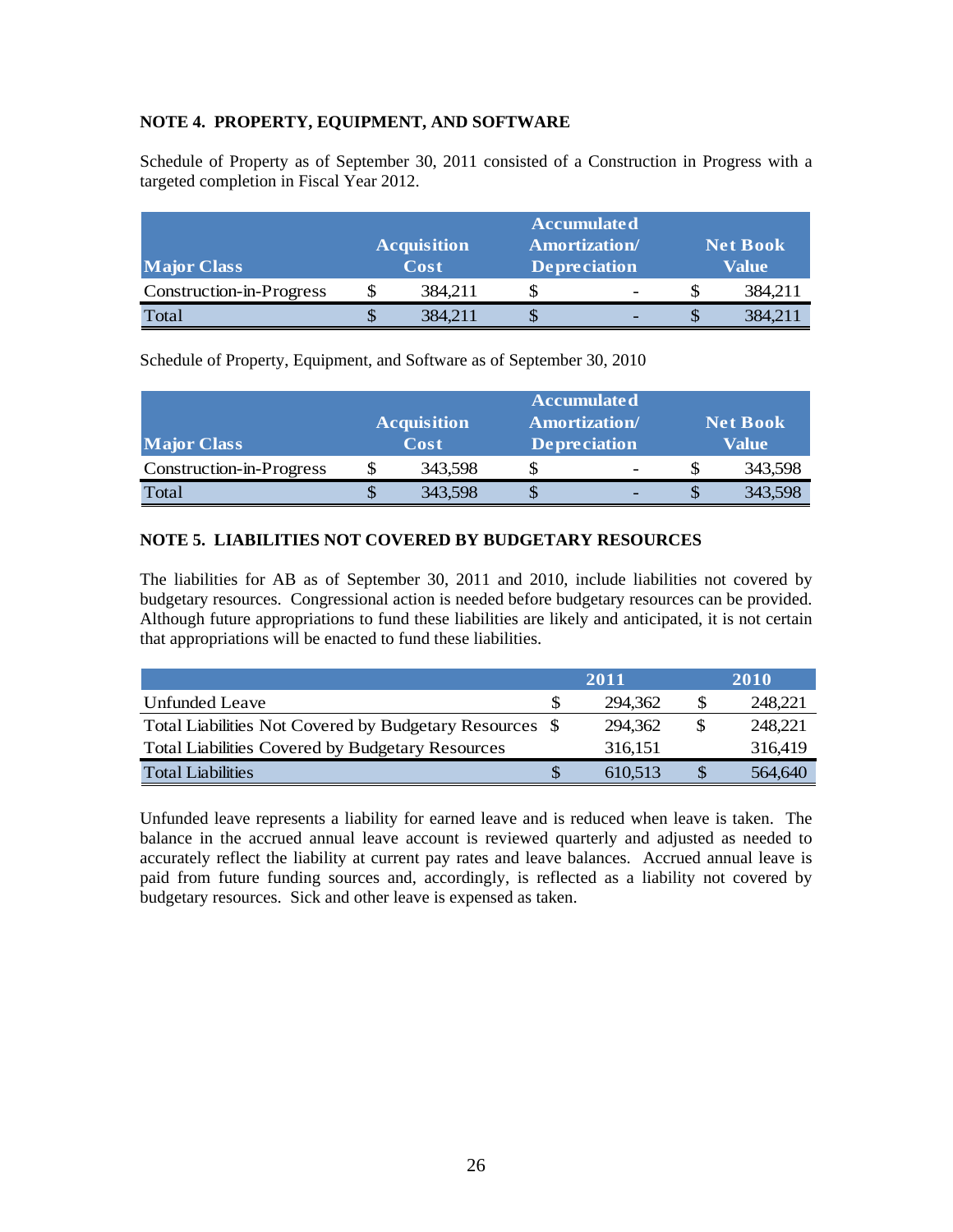# **NOTE 6. OTHER LIABILITIES**

Other liabilities account balances as of September 30, 2011 were as follows:

|                                                  | <b>Current</b> |         |              | <b>Total</b> |
|--------------------------------------------------|----------------|---------|--------------|--------------|
| Intragovernmental Liabilities                    |                |         |              |              |
| <b>Payroll Taxes Payable</b>                     | \$             | 45,078  | <b>S</b>     | 45,078       |
| <b>Total Intragovernmental Other Liabilities</b> | <sup>\$</sup>  | 45,078  | <b>S</b>     | 45,078       |
| With the Public                                  |                |         |              |              |
| Payroll Taxes Payable                            | S              | 6,844   | <sup>S</sup> | 6.844        |
| Accrued Funded Payroll and Leave                 |                | 213,921 |              | 213,921      |
| <b>Unfunded Leave</b>                            |                | 294,362 |              | 294,362      |
| <b>Total Public Other Liabilities</b>            | \$.            | 515,127 |              | 515,127      |

Other liabilities account balances as of September 30, 2010 were as follows:

|                                                  |     | <b>Current</b> | <b>Total</b>  |         |  |
|--------------------------------------------------|-----|----------------|---------------|---------|--|
| Intragovernmental Liabilities                    |     |                |               |         |  |
| Payroll Taxes Payable                            |     | 41,375         |               | 41,375  |  |
| <b>Total Intragovernmental Other Liabilities</b> | S   | 41,375         | <sup>\$</sup> | 41,375  |  |
| With the Public                                  |     |                |               |         |  |
| Payroll Taxes Payable                            | \$. | 6.556          | -SS           | 6,556   |  |
| Accrued Funded Payroll and Leave                 |     | 195,953        |               | 195,953 |  |
| Unfunded Leave                                   |     | 248,221        |               | 248,221 |  |
| <b>Total Public Other Liabilities</b>            |     | 450,730        |               | 450,730 |  |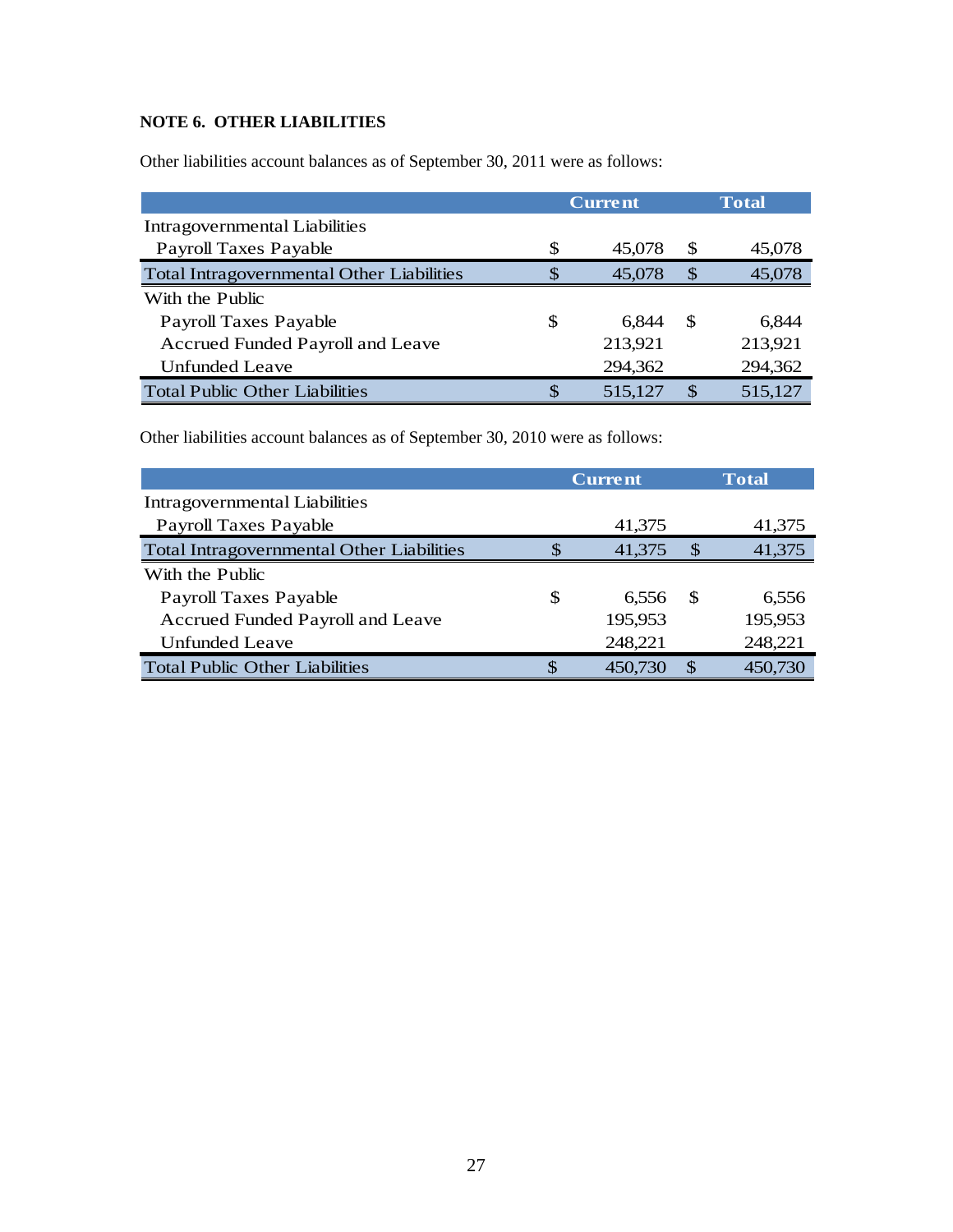#### **NOTE 7. LEASES**

#### **Operating Leases**

The AB occupies office space under a lease agreement that is accounted for as an operating lease. The lease term begins on July 1, 2008 and expires on June 30, 2018. Lease payments are increased annually based on the adjustments for operating cost and real estate tax escalations. Space occupied increased from 8,514 ft. to 13,825 ft. during FY 2010. The total operating lease expense for Fiscal Years 2011 and 2010 were \$748,672 and \$404,548, respectively. Below is a schedule of future payments for the term of the lease.

| <b>Fiscal Year</b>           | <b>Totals</b>   |  |  |
|------------------------------|-----------------|--|--|
| 2012                         | \$<br>678,645   |  |  |
| 2013                         | 685,721         |  |  |
| 2014                         | 693,008         |  |  |
| 2015                         | 700,514         |  |  |
| 2016                         | 708,244         |  |  |
| Thereafter                   | 1,237,920       |  |  |
| <b>Total Future Payments</b> | \$<br>4,704,052 |  |  |

The operating lease amount does not include estimated payments for leases with annual renewal options.

#### **NOTE 8. INTRAGOVERNMENTAL COSTS AND EXCHANGE REVENUE**

Intragovernmental costs and intragovernmental exchange revenue represent goods and services exchange transactions made between two reporting entities within the Federal government, and are in contrast to those with non-federal entities (the public). Such costs and revenue are summarized as follows:

|                                         | 2011 |           |    | 2010      |  |
|-----------------------------------------|------|-----------|----|-----------|--|
| <b>Program Costs</b>                    |      |           |    |           |  |
| <b>Intragovernmental Costs</b>          | \$   | 2,942,412 | S  | 2,374,888 |  |
| <b>Public Costs</b>                     |      | 4,455,238 |    | 4,588,795 |  |
| <b>Total Program Costs</b>              |      | 7,397,650 |    | 6,963,683 |  |
| <b>Intragovernmental Earned Revenue</b> |      |           |    | (1,408)   |  |
| <b>Public Earned Revenue</b>            |      | (21, 870) |    | (11,032)  |  |
| <b>Total Net Cost</b>                   | S    | 7,375,780 | \$ | 6,951,243 |  |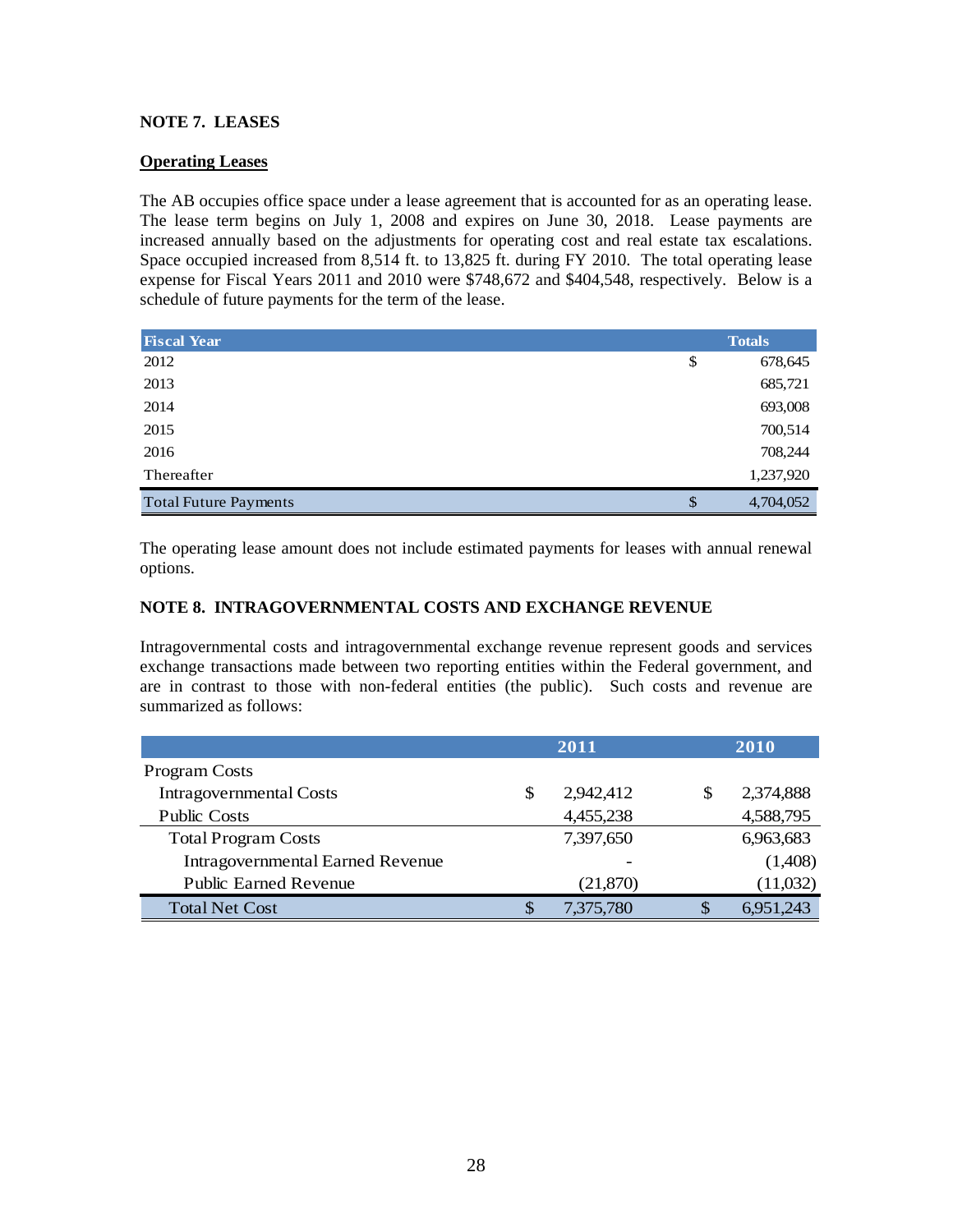#### **NOTE 9. IMPUTED FINANCING SOURCES**

AB recognizes as imputed financing the amount of accrued pension and post-retirement benefit expenses for current employees. The assets and liabilities associated with such benefits are the responsibility of the administering agency, OPM. For the fiscal years ended September 30, 2011 and 2010, respectively, imputed financing was as follows:

|                                        | 2011 |         | 2010    |  |
|----------------------------------------|------|---------|---------|--|
| <b>Office of Personnel Management</b>  |      | 198.544 | 172.300 |  |
| <b>Total Imputed Financing Sources</b> |      | 198.544 | 172.300 |  |

#### **NOTE 10. BUDGETARY RESOURCE COMPARISONS TO THE BUDGET OF THE UNITED STATES GOVERNMENT**

The President's Budget that will include FY11 actual budgetary execution information has not yet been published. The President's Budget is scheduled for publication in February 2012 and can be found at the OMB Web site: *http://www.whitehouse.gov/omb/*. The 2012 Budget of the United States Government, with the "Actual" column completed for 2010, has been reconciled to the Statement of Budgetary Resources and there were no material differences.

#### **NOTE 11. APPORTIONMENT CATEGORIES OF OBLIGATIONS INCURRED**

Obligations incurred and reported in the Statement of Budgetary Resources in 2011 and 2010 consisted of the following:

|                                      | 2011 |           |   | <b>2010</b> |
|--------------------------------------|------|-----------|---|-------------|
| Direct Obligations, Category A       |      | 7.329.916 |   | 7.528.846   |
| Reimbursable Obligations, Category A |      | 21,870    |   | 12.440      |
| <b>Total Obligations Incurred</b>    |      | 7.351.786 | S | 7.541.286   |

Category A apportionments distribute budgetary resources by fiscal quarters.

#### **NOTE 12. UNDELIVERED ORDERS AT THE END OF THE PERIOD**

Statement of Federal Financial Accounting Standards No. 7, Accounting for Revenue and Other Financing Sources and Concepts for Reconciling Budgetary and Financial Accounting, states that the amount of budgetary resources obligated for undelivered orders at the end of the period should be disclosed. For the fiscal years ended September 30, 2011 and 2010, undelivered orders amounted to \$1,142,989 and \$1,091,946, respectively.